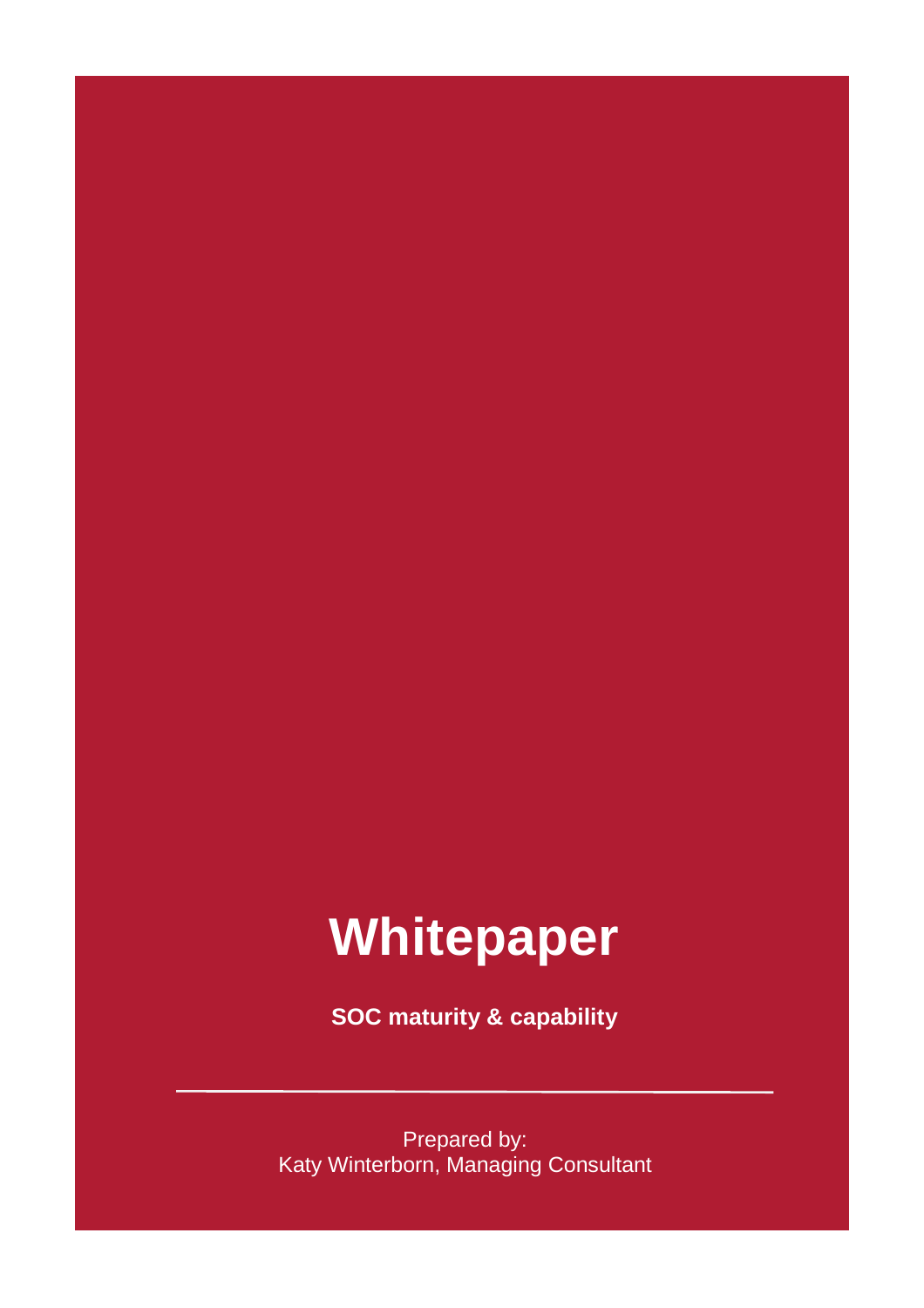## **Table of contents**

| 8. Crossover, compliance and additional |
|-----------------------------------------|
|                                         |
|                                         |
|                                         |
|                                         |
|                                         |
|                                         |
|                                         |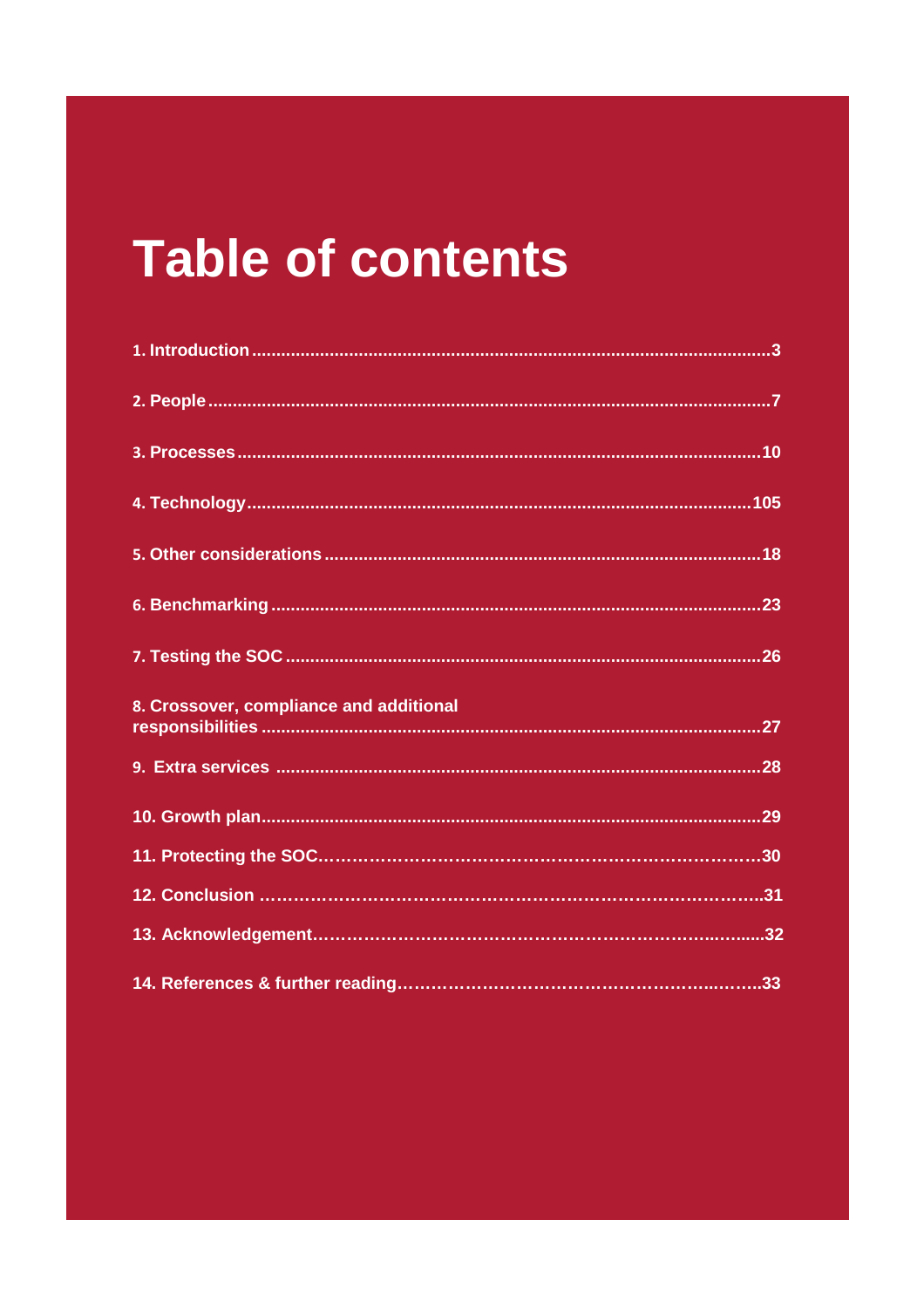## <span id="page-2-0"></span>**1. Introduction**

Security is a high priority for most organisations. A string of high priority breaches in big multinational companies has brought home the threat that all organisations face in the modern world.

As a result, a growing number of companies are considering how to best protect themselves and reduce the impact of a breach. It is generally considered best practice to assume that it is no longer a matter of "if" [a breach will occur] — it is a matter of "when" [1].

While good security and security assessments can go a long way towards preventing incidents, adversary tactics and tools are constantly improving and the use of advanced malware, such as in the WannaCry attack [2] shows that not all incidents can be predicted ahead of time.

Therefore, companies are turning towards a more reactive capability and this can be provided by a Security Operations Centre (SOC). This paper aims to give an overview of a SOC and its capabilities, describing the roles and responsibilities of a SOC along with some of the considerations and benchmarks that a mature and capable SOC might utilise. It will also consider whether a SOC should be internal or outsourced along with some of the questions that it may be useful to ask of the SOC in order to gain assurance that it is operating at the required level.

**It is no longer a matter of "if" [a breach will occur] it is a matter of "when".** 

<span id="page-2-1"></span>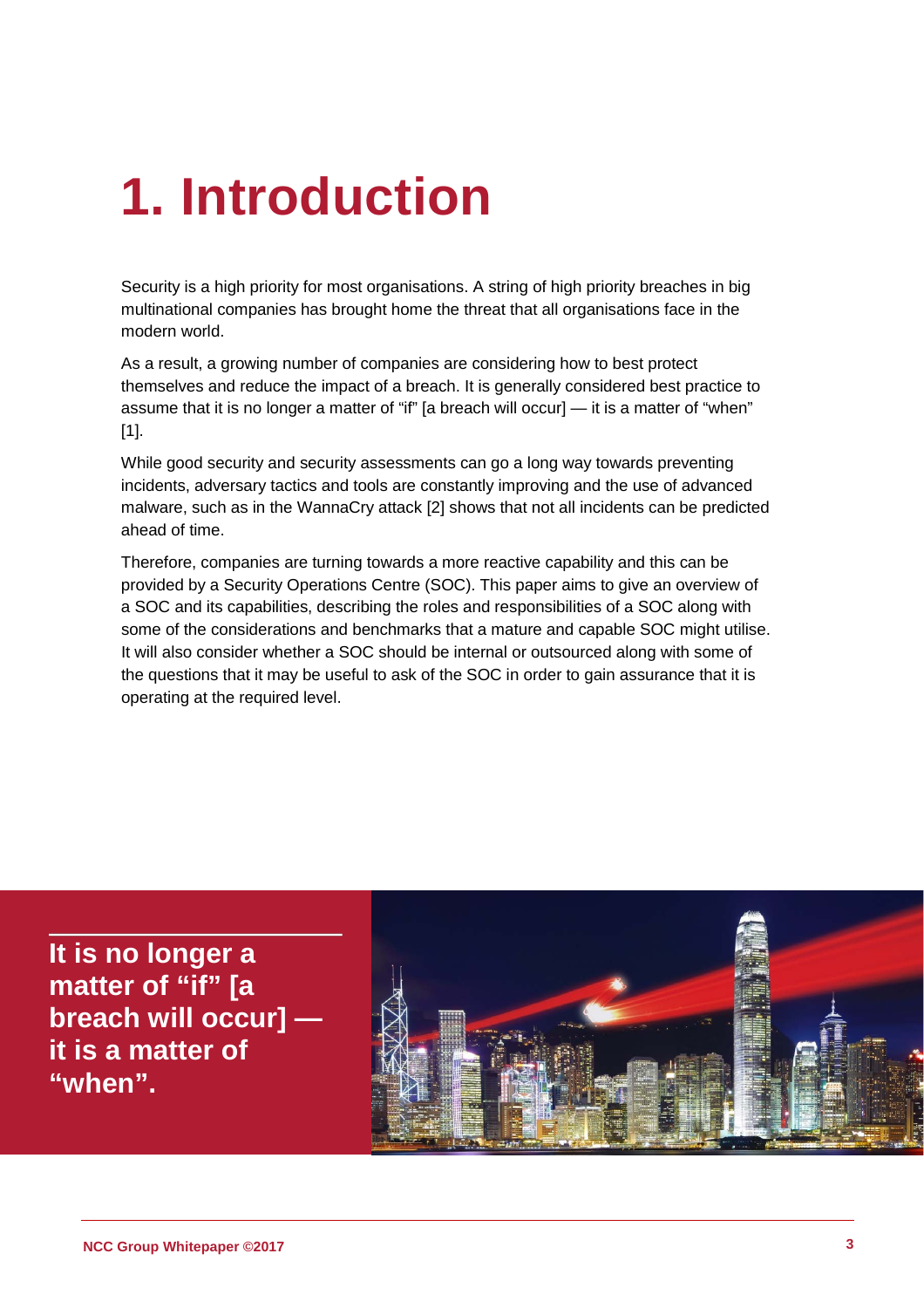### **1.1 What is a SOC?**

A SOC is responsible for monitoring the networks of an organisation for threats, attacks and breaches and bringing them to the attention of the relevant parties so that they can be contained and eradicated as quickly as possible.

A good definition of a SOC is given in [3], 'a SOC functions as a team of skilled people operating with defined processes and supported by integrated security intelligence technologies'.

One problem with setting up and running a SOC is that good security often produces no visible effect. After all, a sign that security is working is that no breaches occur. A blog by Komand [4] gives the best attitude towards a SOC: 'think of them as the fire department: while there may not be a fire to fight every day, that doesn't mean you don't need a fire department. The same goes for a SOC'. It is therefore important to understand that, while an attack may not happen today, that does not mean the SOC will not be required tomorrow.

On the reverse end of the spectrum are the 'unknown unknowns'. These are attacks that may be ongoing but remain undetected due to a lack of intelligence or because the attacker is advanced and has sophisticated techniques to remain undetected. Therefore, care must be taken to ensure continual growth and learning within a SOC with the associated investment in order to have the best chance of detecting this type of threat.

### **1.2 SOC roles**

Day-to-day activities in a SOC will consist of monitoring alerts, investigating them in more depth and communicating with customers or other team members.

A networking world article [5] describes the overall aim of the SOC as working hard to manage the known and existing threats while keeping up with emerging risks and issues. All of this while attempting to keep aligned with the customer's needs and risk tolerance level'.

It is important to keep in mind the reasoning behind creating a SOC. They are often a cog in a much larger wheel and while finding the next big breach is exciting, the main aim is to serve the business in some way. The overall objective can be thought of as follows: 'maintaining business continuity is the most important responsibility entrusted to the SOC team' [6].

The SOC, along with other teams will be charged with protecting the business and 'from a security perspective, functionality and data are the principal objects to protect' [3]. This should be kept at the forefront of all decisions about what a SOC will and won't do.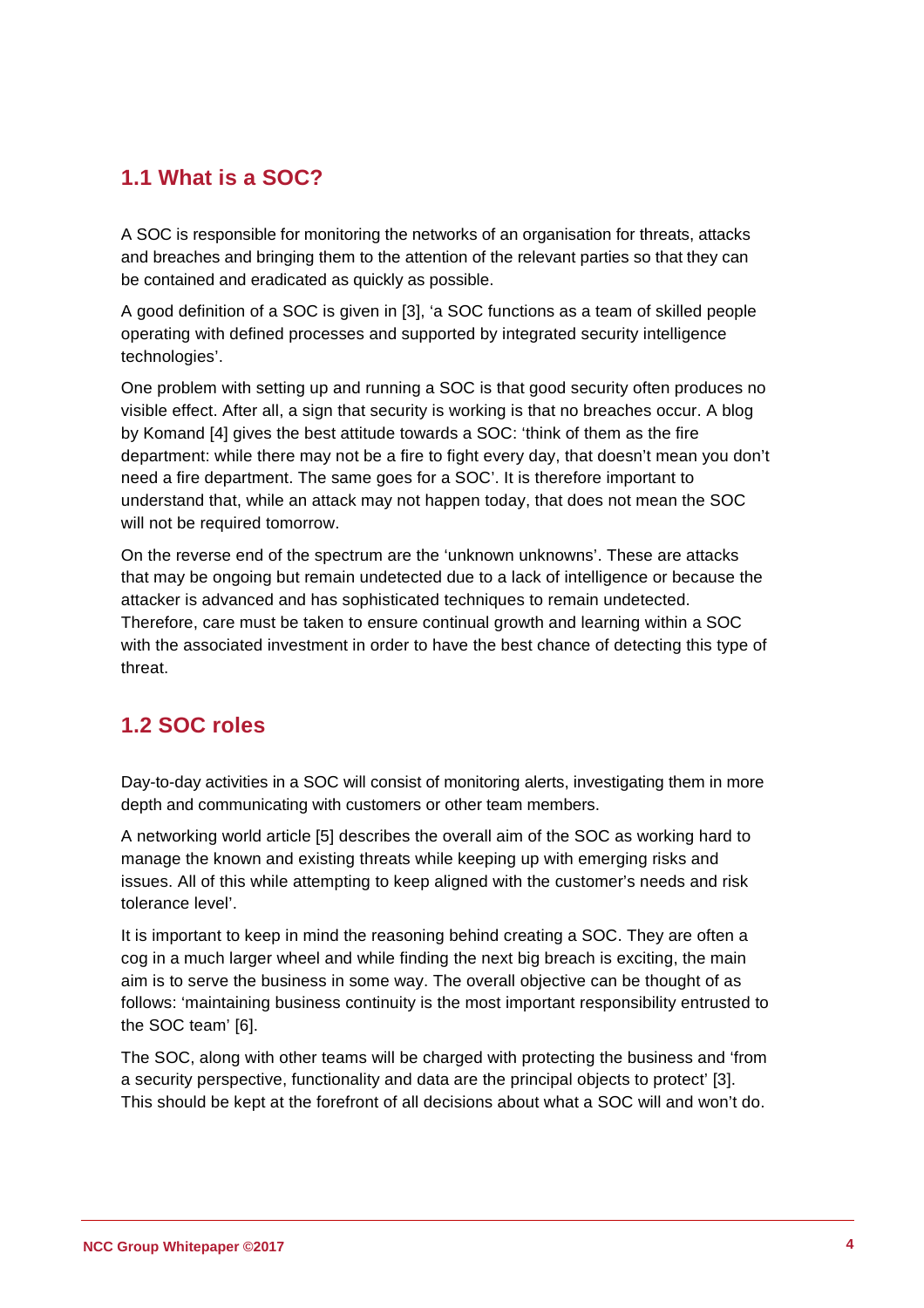### **1.3 Building a SOC**

With the SOC's role firmly in mind, the next step is to actually consider how to build a SOC. Firstly, it is important to actually decide what the SOC will do and how that aligns with the business by 'clearly defining a strategy that incorporates business-specific goals from various departments as well as input and support from executives' [7].

It is also necessary to decide right from the offset who the SOC customers are, what the risk tolerance level is, what the highest priority assets to protect are and how to gain the support of senior level staff in order to enable the SOC mission.

Although this should be considered at the start, it is not a onetime activity. 'A successful SOC will undergo some transformations during its lifetime' [8] and so continued growth and change should be anticipated and planned for. It is important to acknowledge that existing controls 'become less effective over time as attackers find new and complex ways to bypass controls' [9]. As a result, the SOC will need to change and adapt in order to meet a new generation of threats.

### **1.4 People, processes & technology**

A whitepaper by SANS Institute [10] describes a SOC as the 'collaboration and communication among multiple functions (people), disparate security products (technology), and varying processes and procedures (processes)'. These three components form the core of a good SOC and are consistent through all articles and discussions about building and maintaining a SOC.

All the components will need to be considered and balanced as they work together and missing one will leave a gap in detection capability. It is often the case that, when setting up a SOC, buyers can be seduced by a shiny technology product that promises to do everything. However, without the appropriate people and processes this will not offer the appropriate protection. As noted in the NCSC guidance on what to look for in a SOC [8], 'it is vital to establish the basics before attempting advanced analytics', time should be taken to establish a good core before anything else.

Another way of describing it is 'at the core of a successful SOC is a strong foundation for operational excellence driven by well-designed and executed processes, strong governance, capable individuals and a constant drive for continuous improvement to stay ahead of the cyber adversaries' [1].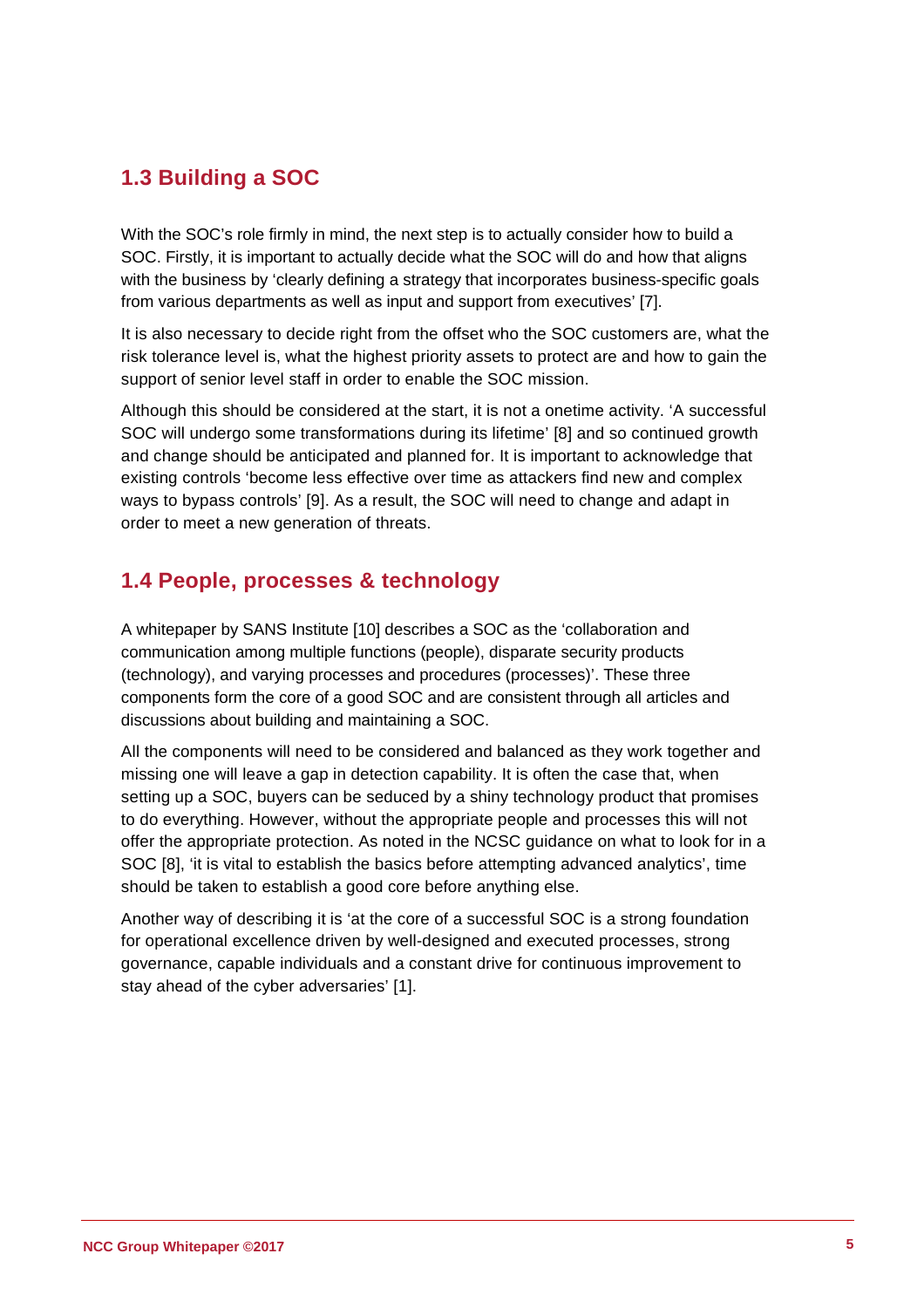#### **1.5 Relationship with customers**

All SOCs, whether internal or provided by a Managed Security Service (MSS) will have a customer to report to. It is their responsibility to respond to customer needs and protect their assets.

A good relationship with the customer is paramount when investigating and responding to incidents. However, it is important to note that notification of a breach is bad news for a customer and creates problems they need to deal with. It may mean critical services have to be offline for a period of time or data has to be restored from backups, while they are trying to maintain their day job. As NCSC highlights in their guidelines [8] 'don't assume your business wants to hear what the SOC finds'.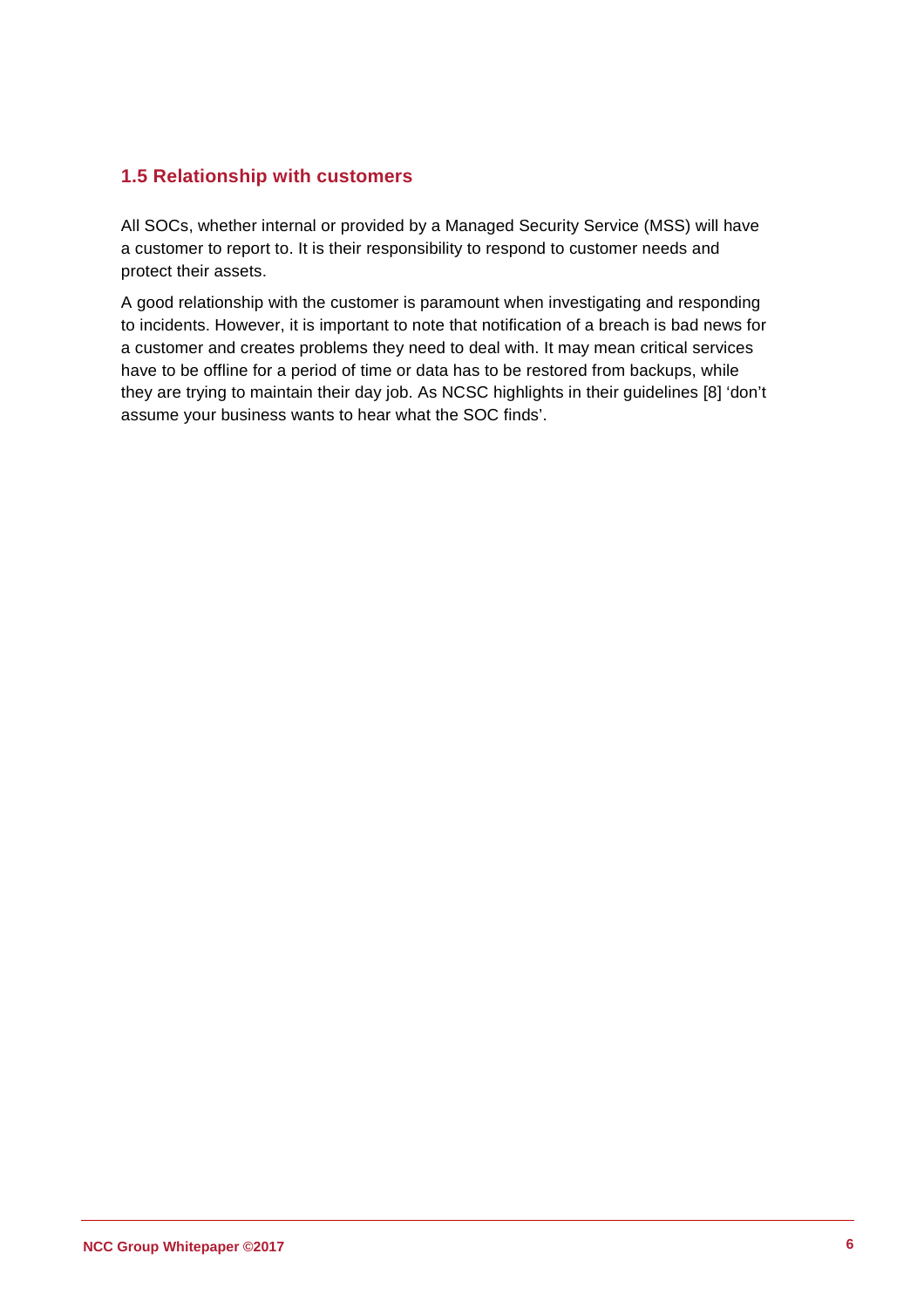# <span id="page-6-0"></span>**2. People**

One of the most critical aspects to consider in any SOC is the people. The human element is often underappreciated but alerts are meaningless unless they can be interpreted and turned into actionable intelligence and then responded to. This is where the people working in a SOC come in.

Hiring and retaining the right people is often a challenge. This is because the qualities and skill set that describe a good analyst are hard to quantify and do not easily translate to a CV or job description.

The skill set for cyber roles is not easily written down and isn't necessarily obvious. It is often described as 'you just know the right person' by those responsible for hiring analysts. Analysts require curiosity and the ability to notice connections and patterns in large volumes of data. In addition, there will be an element of shift work if the SOC needs to be staffed 24/7, and even for roles that are not shift based, there will most likely be on call requirements.

According to Hewlett Packard [11] 'in order to staff a sustainable 24/7 SOC, a minimum of ten analysts are required. The shift schedule that best fits this staffing model leverages four shifts, each working 12 hours at a time. A minimum of two analysts should be on schedule at all times. Additionally, two of the more experienced analysts (commonly referred to as level two analysts) work an overlapping 8x5 shift and are available to cover shifts for planned and unplanned absences'.

There is a skills shortage globally in the cyber security industry and this is a problem within the SOC industry as well. As noted on the Digital Guardian [7] 'many security leaders are shifting their focus more on the human element than the technology element to assess and mitigate threats directly rather than rely on a script' and 'while technology systems such as firewalls or IPS may prevent basic attacks, human analysis is required to put major incidents to rest'.

Though the human element is a vital component of a successful SOC, when scripts are used effectively they can save time by automating repetitive tasks and freeing up analysts to focus on the more complex areas. As noted by Hewlett Packard [11], 'the number one issue facing security operations at organisations is finding the resources needed to run the business. Often, optimal staffing is not achievable'.

As highlighted in in a blog by Komand [12], 'one of the best ways to ensure that your people, processes and tools are all working together like a well-oiled machine is to implement security automation and orchestration'.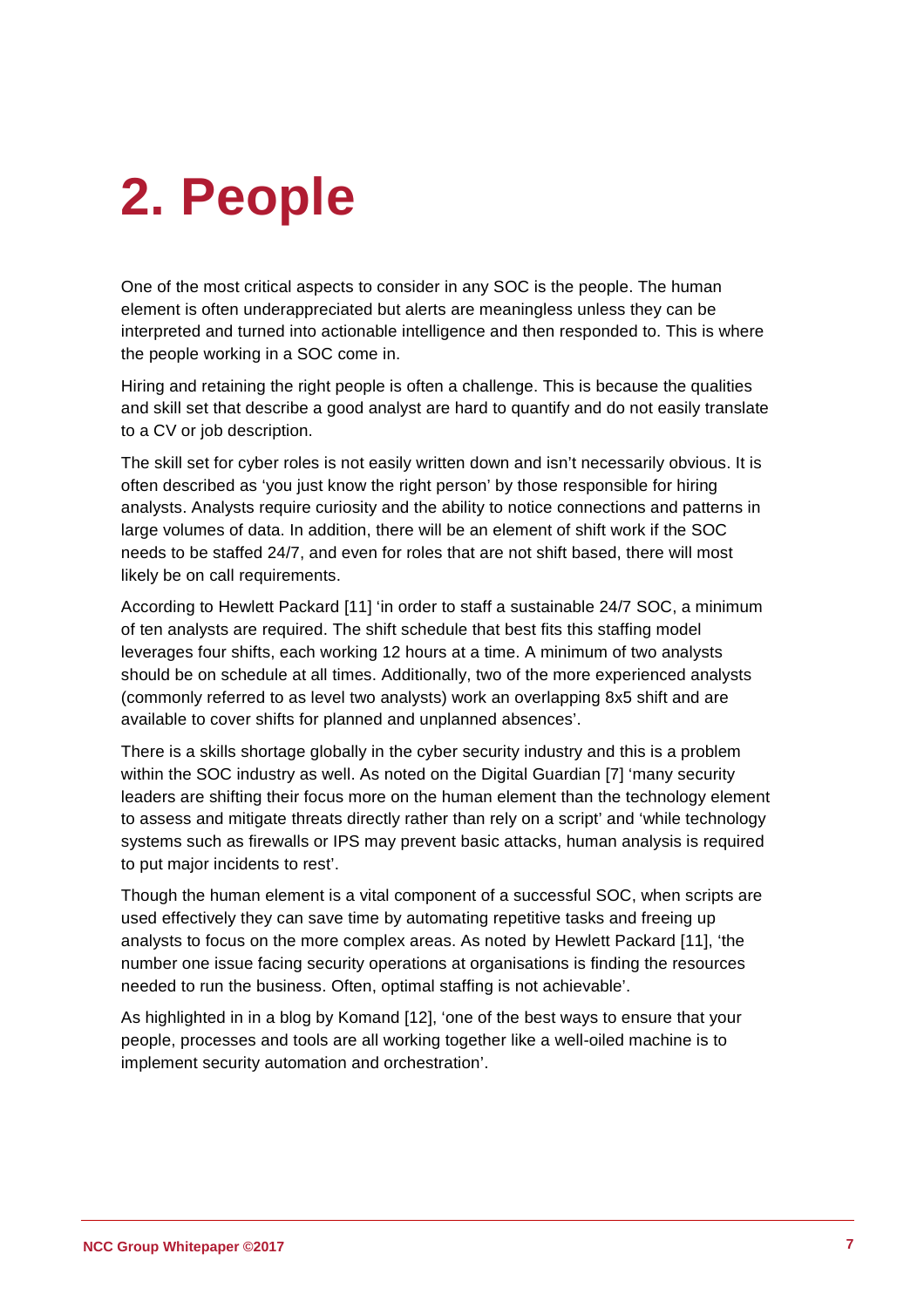This is summarised well in an Infosecurity Magazine article on best practices for SOCs [13]. It makes the distinction between routine tasks and those requiring a decision to be made: 'if there is no judgment to be made, you don't need a human analyst – you need to automate'. This is vital as analysts can easily get stuck in tasks that take a human a long time but need to be done. The article goes on further to state that 'utilising technology to automate data collection and to perform analysis will enable SOC teams to effectively focus on the tasks where humans are essential'.

As well as analyst roles, effective leadership, both in the day-to-day management and at a senior level are critical for a mature and successful SOC. 'Each member of the team must be fully aware of both the mission and the strategy of the SOC; therefore, an effective leadership has an enormous impact' [14].

### **2.1 Analysts & technical staff**

The majority of staff within a SOC will be analysts and technical staff. These will be the individuals responding to alerts, raising tickets and monitoring the traffic flowing into the SOC. The exact nature of analyst roles will vary between SOCs but at a high level they can be categorised in the following three areas:

#### **Tier one analyst**

The tier one analyst is the most junior analyst position and tends to consist mainly of graduates or those new to the cyber security industry. This role will normally involve responding to customer queries or notifications of alerts and deciding the appropriate course of action. Typically, the role will involve shift work as a SOC will normally provide a 24/7 coverage model.

#### **Tier two analyst**

For a SOC analyst the next stage of career progression is often to a tier two analyst. This role involves taking on tickets and cases that are more challenging than a tier one analyst is able to handle. A tier two analyst will typically have worked as a tier one analyst for a number of years and will have had exposure to the most common types of cases. They will also be experienced at handling most types of incident.

A tier two analyst may also cover a shift lead role. According to Hewlett Packard [11] 'a SOC shift lead role provides senior experience and accountability during a shift and shift turnover. Shift leads also ensure operational tasks are completed by priority'.

#### **Subject Matter Expert (SME)**

An SME will typically be the most experienced technical member of the team and will have specialist skills in an area. The specific specialisms at this level will vary, depending on the needs of the SOC, but may include reverse engineering and malware analysis, threat intelligence, hunters, SIEM engineers and incident response.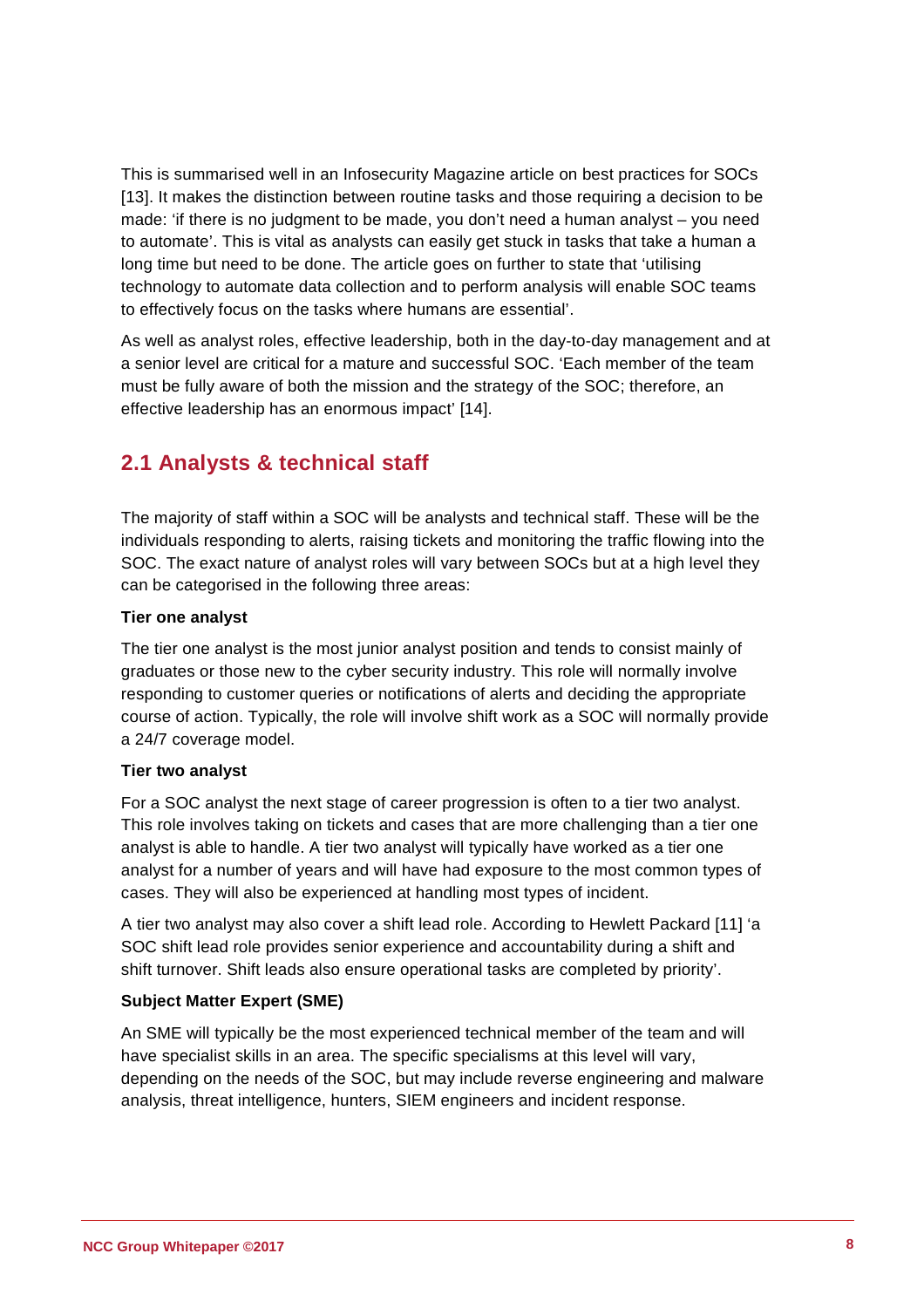### **2.2 Management**

Overall responsibility for the SOC will fall on the SOC manager, who will act as a final point of escalation for issues other SOC members aren't able to handle. In addition, this role will involve line management and support to the rest of the team, along with planning future growth and technologies to invest in.

An important quality for SOC managers is that they trust their staff and it is vital that this relationship is two way. This is because often the SOC manager will not be technical, but will need to make decisions based on technical information. This means they need to rely on the data passed from the analyst level and the key facts gained from it in order to make decisions.

### **2.3 Senior/board level support**

An often underrated, but vital element of the SOC success is support from senior management, particularly at a board level. Without this support the SOC will struggle with growth and fulfilling their mission. Senior level support will show that the company values security at the highest level and gives the SOC authority to carry out investigations.

A blog by Komand [12] summarises the vital role that senior support has by firstly in defining the mission of the SOC: 'the CISO (or CIO) should be the one to put together the strategy, programs, policies and procedures to protect the organisation's digital assets, from information to infrastructure and more'. But also 'your C-level security representative should focus on clearly communicating the business case for security, and on developing a complete strategy that covers prevention, detection and response'.

### **2.4 Training & progression**

As mentioned previously, finding the right staff is a difficult challenge and there is a skills shortage in the cyber security industry. Once the right people are in place retaining them is important, so it is vital to have a roadmap for training and progression.

In the first instance, a good training programme for novices helps to attract the right talent and ensures they have the skills and confidence for the role they are in. Training also helps staff feel that they are valued and can reduce stress levels as people feel better prepared for the challenges they may face.

A roadmap for progression also aids staff in feeling they have a future with the company and shows what their future role may look like and how to get there. With this in place staff can target their training and identify skills and weaknesses as well as identify where they are on a typical timeline.

As noted in a blog published on Cybrary [9] 'investment can be thought of as money and expertise'. Therefore, building the expertise of the SOC and retaining those skills is critical.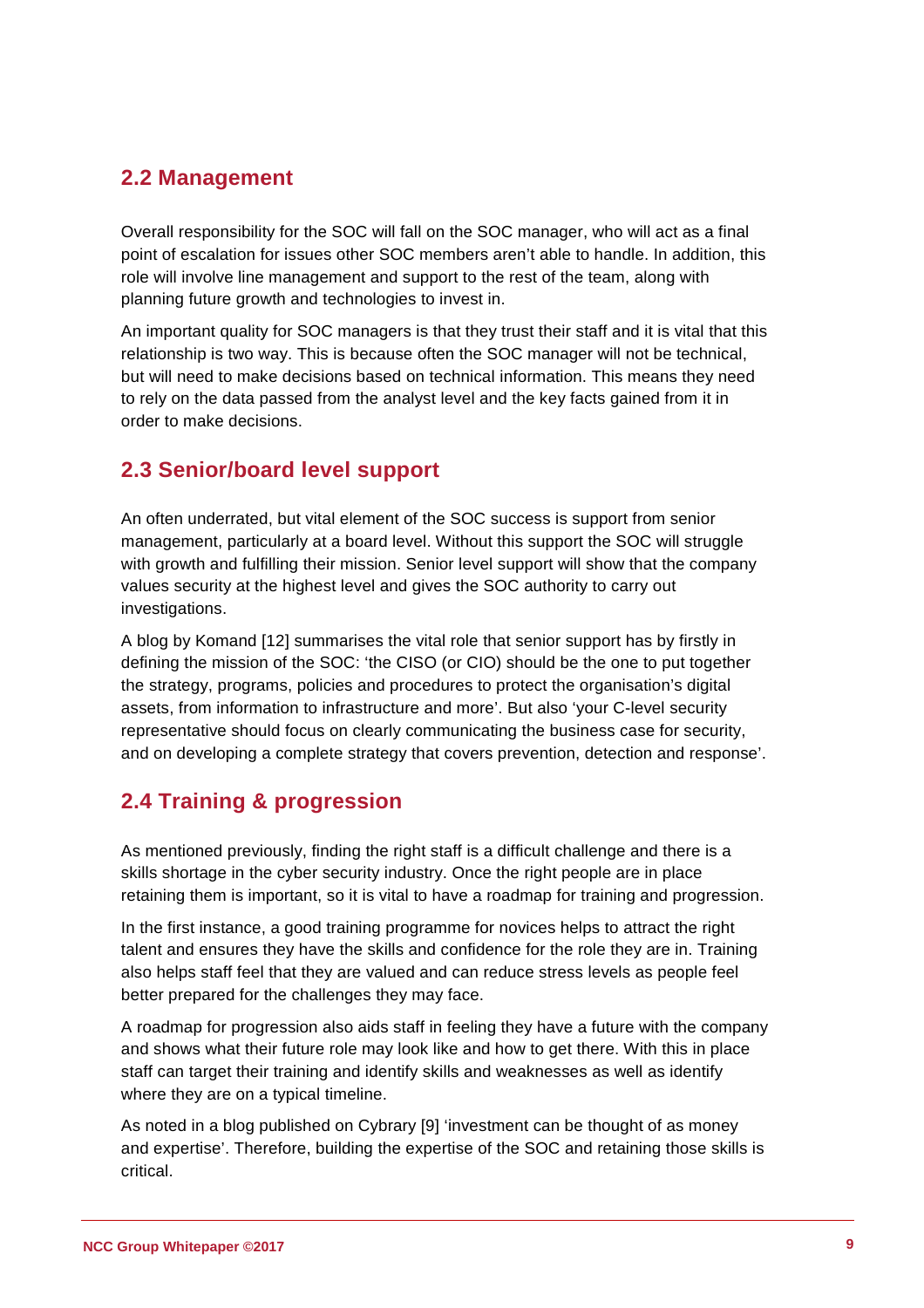## <span id="page-9-0"></span>**3. Processes**

Having the right people in place is important for a SOC, but another important aspect is that those people know what to do and can assess how well it is being done. In order to achieve this, well-defined and measurable processes must be put in place to ensure that the SOC is working effectively.

According to a whitepaper by SANS Institute [10] 'to achieve efficient incident handling, the SOC must avoid bottlenecks in the IR process that moves incidents through tier one, into tier two and finally through tier three. Bottlenecks can occur due to too much "white noise," alerts of little consequence or false-positives that lead to analyst "alert fatigue".' This is a very real risk if processes are not defined and adhered to. In addition, when creating processes they must be realistic and serve the business while ensuring the analyst can achieve the goal. As stated in a publication by Ernst & Young [1] 'a SOC also needs to create processes with enough breadth and depth to sufficiently address the universe of possible incident scenarios and provide detailed guidance for response'.

According to an eBook by Alien Vault [6], the key processes are event classification and triage, prioritisation and analysis, remediation and recovery as well as assessment and audit. Each of these areas must be defined and documented, this is particularly important for tier one analysts, who may lack experience, so the steps to be taken in each stage are obvious. This is summarised well as 'a structured process is meant for enabling consistent operation and repeatable outcomes' [9] but also it should be noted that without the appropriate frameworks a SOC may be unable to act on intelligence as 'without policies and standards, the SOC has no authority to take action in response to findings' [1].

Legal protection and compliance are other key areas that are aided by processes and documentation. A blog published on Cybrary noted [9] 'creation of a SOC governance and operating model helps the organisation and SOC team to achieve accountability, guide communication and manage timely interactions with involved functions such as IT, IR, HR, legal, compliance and others'.

McAffee have produced a whitepaper on creating and maintaining a SOC [15] that details some of the documentation and processes that need to be created. The paper suggests creating a SOC manual that formally documents each of the mission, charter, objectives, responsibilities and operational hours as well as the following procedures:

- Monitoring procedure.
- Notification procedure (email, mobile, home, chat, etc.).
- Notification and escalation processes.
- Transition of daily SOC services.
- Shift logging procedures.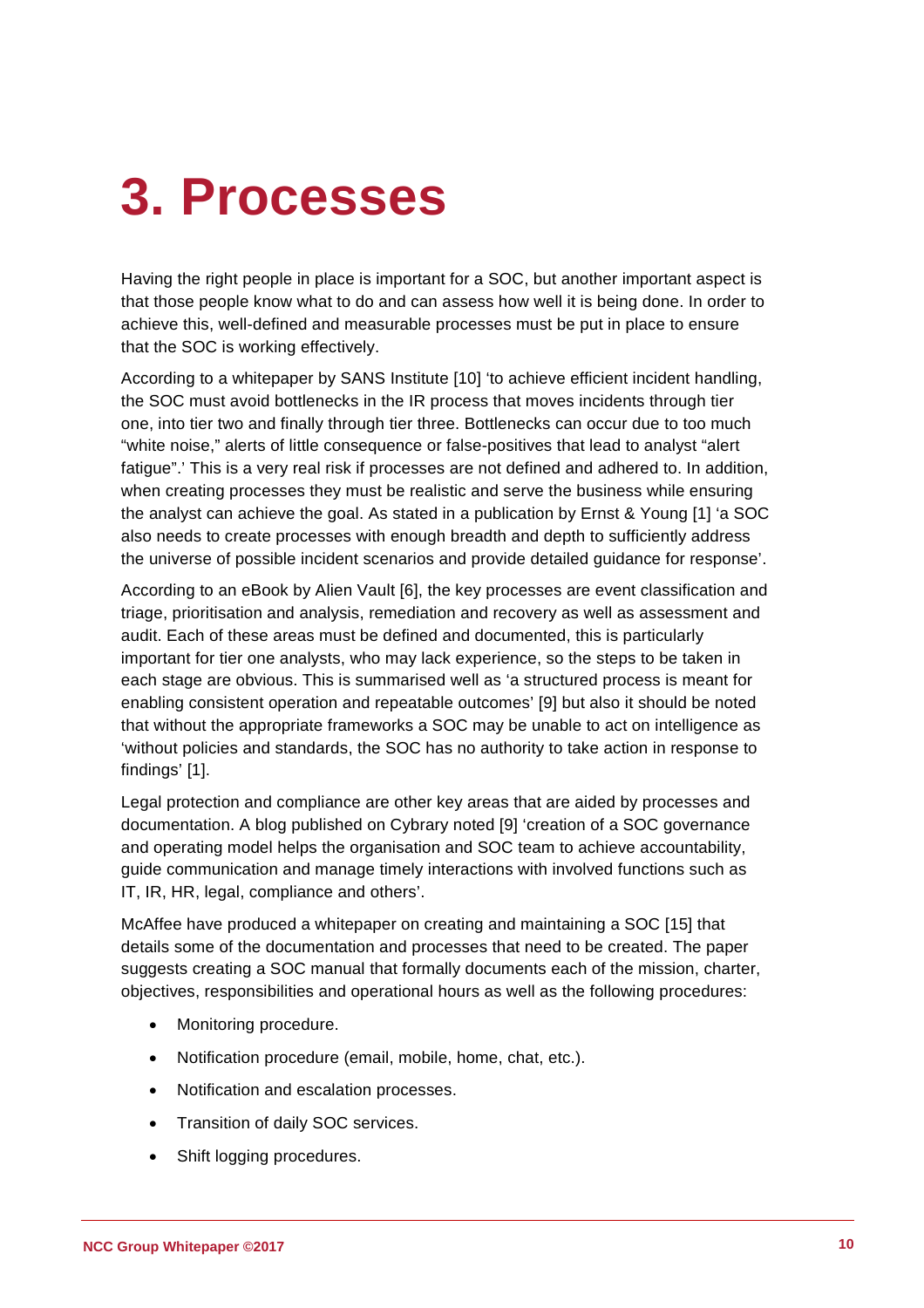- Incident logging procedures.
- Compliance monitoring procedure.
- Report development procedure.
- Dashboard creation procedure.
- Incident investigation procedures.

### **3.1 ITIL/COBIT**

Assessing the success of a SOC is a difficult task as more successful defensive technologies result in fewer successful attacks and this means a secure environment is one in which a SOC has nothing to see. It is also very difficult to measure whether no alerts are raised because there is nothing there or if compromises are being missed.

To bridge this gap, existing models have been used to assess where a SOC succeeds and where it needs to improve, specifically the most commonly used are IT Infrastructure (ITIL) and Control Objectives for Information and Related Technologies (COBIT).

ITIL is a series of documents detailing processes and procedures that align business needs with IT services. The COBIT is a good practice framework which defines a generic set of processes that can be used to measure IT implementations. In the case of a SOC, the COBIT maturity model section is often referenced.

### **3.2 KPIs/SLAs**

Key Performance Indicators (KPIs) are a series of measurements that are agreed upon to assess the performance of a particular activity. Well-chosen KPIs can act as a metric to determine whether or not a SOC is operating at the required level.

Service Level Agreements (SLAs) are official commitments that a company must adhere to with a particular customer. Most often, they relate to acceptable downtime of a piece of equipment, but can also relate to response and communication times.

The main difference between a KPI and an SLA is that KPIs indicate how well a given activity is performed and areas for improvement. SLAs are mandatory and represent an agreement between client and vendor.

<span id="page-10-0"></span>A blog published on Cybrary [9] highlights the fact that 'documentation of Service Level Agreements, processes and chain of authority helps minimise any uncertainty and chaos during emergency high-impact actions'.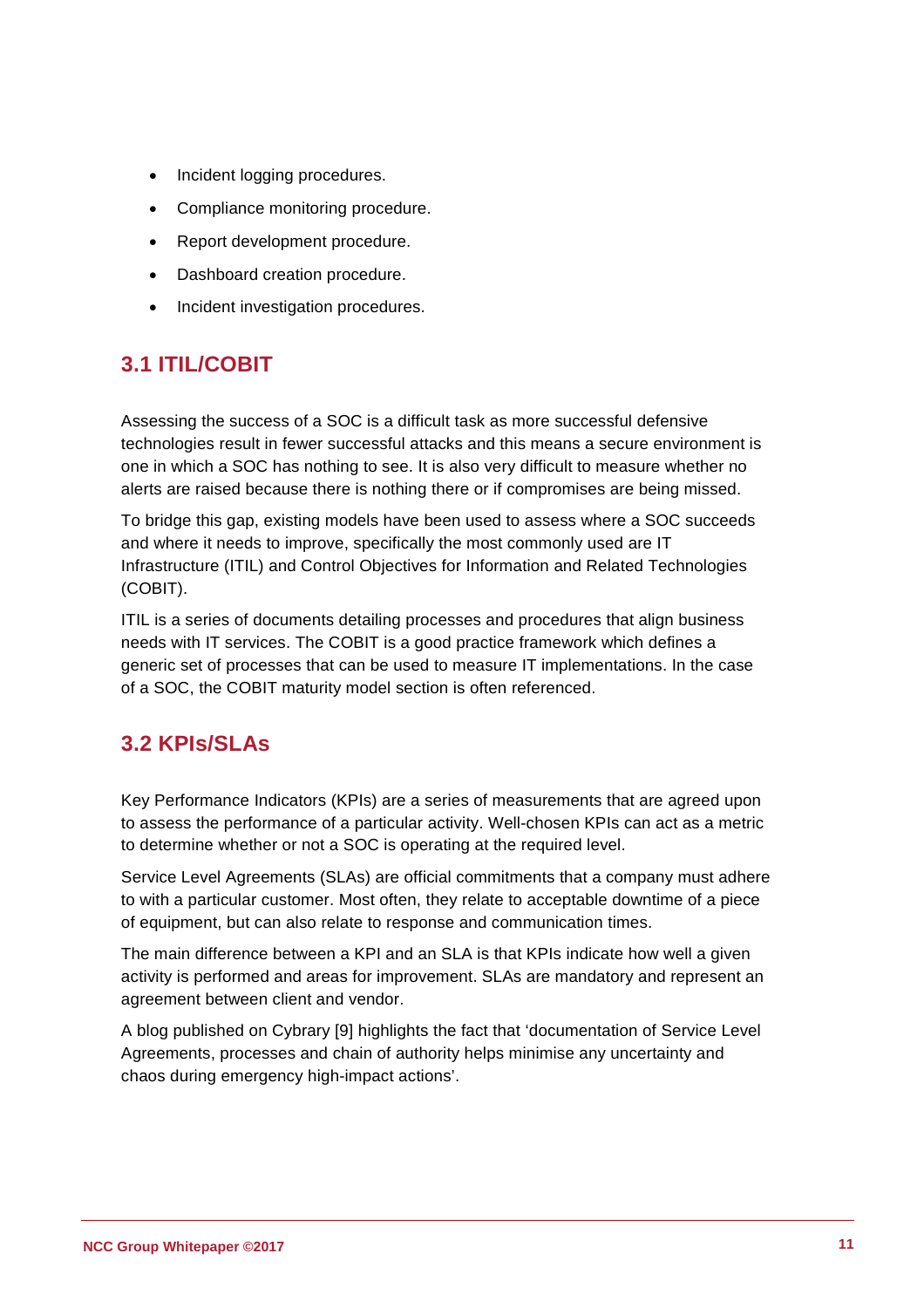### **3.3 Responding to incidents**

Once an incident has been identified and confirmed, the responsibility for handling recovery is passed over to the relevant response teams. It is possible that this may be an element of the SOC, probably a speciality that a subject matter expert may possess, but it may also be an external team.

The responsibilities and skillset of a response team differ from that of the core SOC. This is because they will need forensics skills and knowledge of how to contain an incident alongside decision making skills about whether machines should be wiped, whether data is recoverable and the ability to work and make decisions quickly. 'There are a number of decisions to make when investigating an incident, particularly whether your organisation is more interested in recovering from the damage vs. investigating it as a crime' [6].

The core SOC will work closely with the response team and to this end, having the necessary procedures in place will facilitate the work. Information such as machine details; any indicators of compromise; what may be known about an infection, including any threat intelligence, need to be accessible in a known format. This ensures the response team don't waste valuable time by trying to establish something that is already know or obtain important data.

### **3.4 Metrics**

Metrics allow a SOC to measure objectively how they are performing against a defined set of criteria.

An article by RSA [16] suggests that SOC metrics can be measured by how quickly incidents are identified, addressed and handled. This will give customers confidence in how the SOC is providing value as well as data for business cases on requirements for more staff or new technologies.

### **3.5 Use cases**

Every SOC, whether internal or external, will have a customer with a set of priorities that they are most concerned about. In addition, the SOC has limited resources and cannot possibly guarantee that every aspect of a network will be analysed in detail or every signature from every signature set will get examined.

To this end, the SOC needs to understand the top concerns of the customers in order to ensure analysis effort is in the right areas and signatures are tuned towards areas of concern. A common way of doing this is via use case analysis. This will normally happen in a workshop type environment where the SOC and client representatives will detail the scenarios of highest concern to the customer.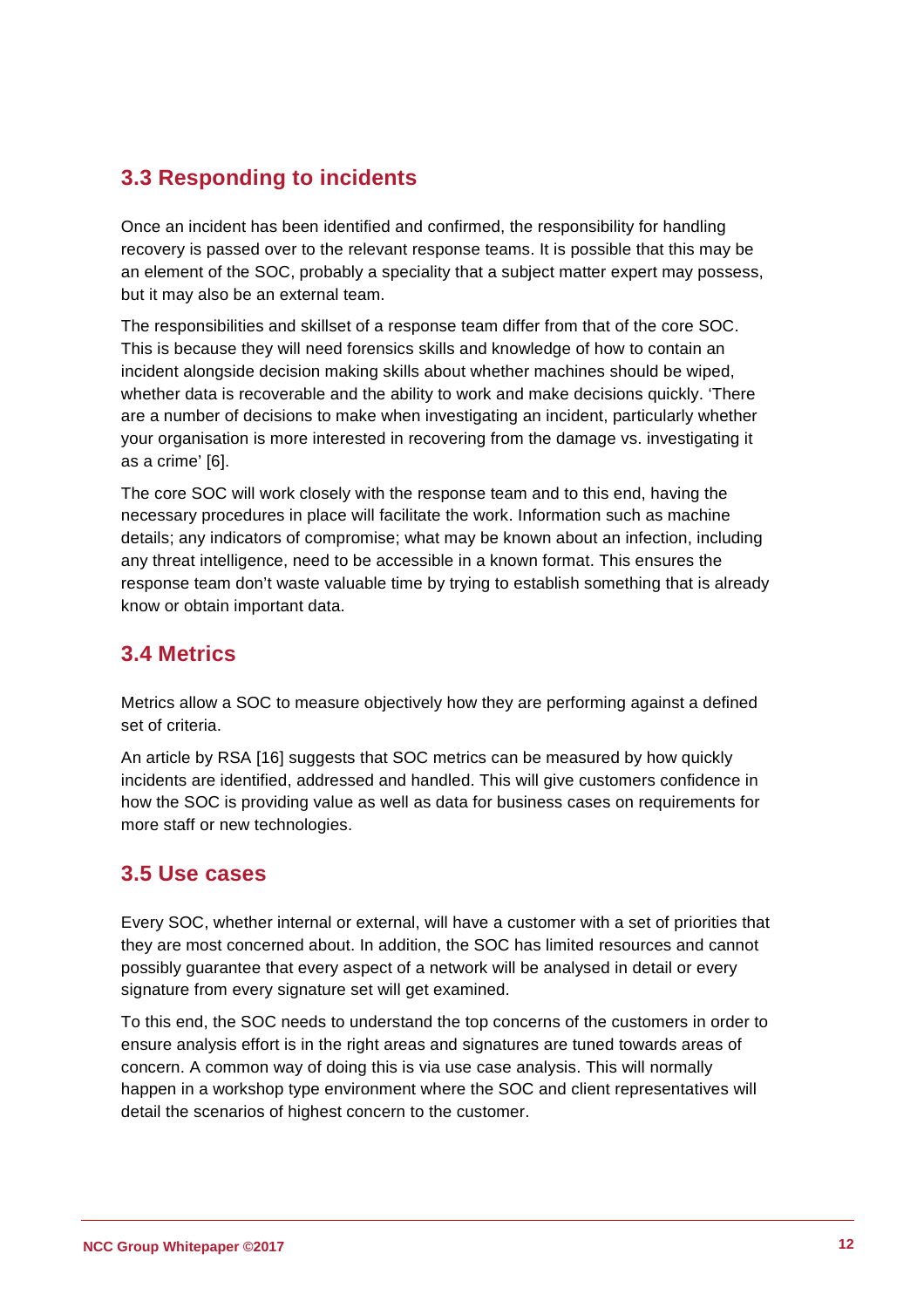'An inability to prioritise efforts in your SOC results in an overall low capability and maturity - it is difficult and costly to protect everything. Successful SOCs utilise a riskbased approach that results in clear priorities and targeted focus' [11].

### **3.6 Analyst procedures**

In order for a SOC to run smoothly, it is important that everyone working there knows how to respond to a given situation and what information needs to be recorded. This is done via written procedures in an analyst playbook.

This will detail information such as what information needs reporting in tickets, when and how to escalate a case, what happens at the start and end of shifts and what information needs to be passed across when handing over.

As well as ensuring consistency, this gives an analyst confidence in what they are doing, speeds up the response to tickets and incidents as well as giving a measurable metric in how well these procedures are adhered to.

'Defining repeatable incident triage and investigation processes standardises the actions a SOC analyst takes and ensures no important tasks fall through the cracks' [10]. This is according to SANS institute in a whitepaper on building a world class SOC.

An eBook by Alien Vault [6] makes two key points in this area, firstly comparing analyst procedures to a more safety critical area of flying: 'one of the most valuable tools an airline pilot has at his disposal is the simplest one. A checklist. The checklist enumerates every single thing that must be done in order to maintain safety, avoid risk and protect valuable lives'. It also ensures that everything is documented and means all the information necessary for auditing and compliance is readily available.

### **3.7 Other framework**

As well as ITIL and COBIT, there are other frameworks that can be utilised. For example, 'one of the most frequently used incident response process models is the DOE/CIAC model, which consists of six stages: preparation, identification, containment, eradication, recovery and lessons learned' [10]. This was the US department of energy's Computer Incident Advisory Capability (CIAC) and the documentation can be found on the Computer Security Incident Response Team's (CSIRTs) website [17] as 'CIAC Incident Reporting Procedures'. More recently, focus appears to have shifted to the NIST Computer Security Incident Handling Guide [18] which was published in 2012. It contains the same details around incident handling, but also adds sections that discusses setting up the appropriate team and information sharing.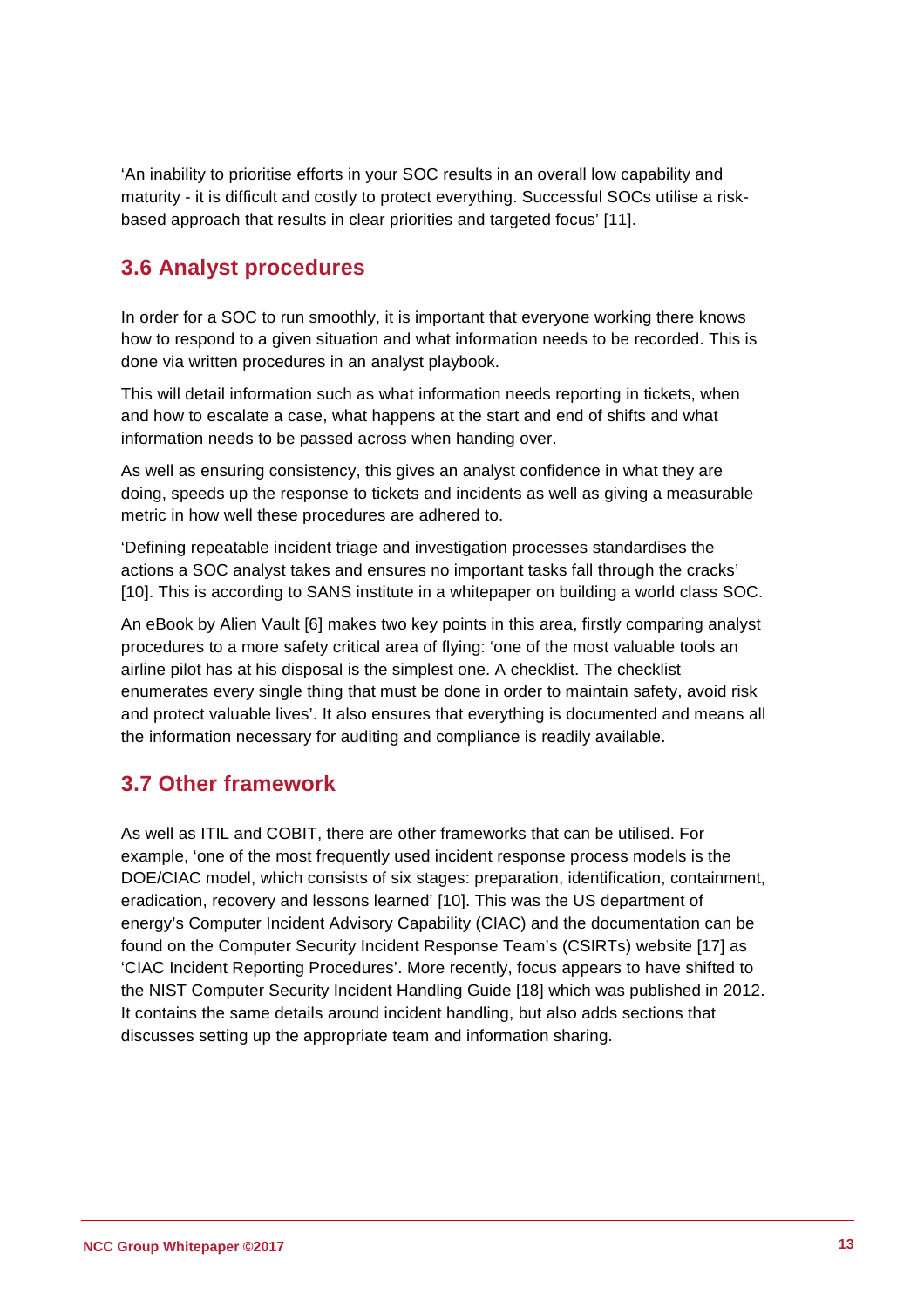In addition, a SOC needs to understand how it will perform under pressure and in the case of a high profile incident. This may not be a frequent occurrence and may have never happened (particularly if the SOC is fairly new). One solution to this is to run exercises to test the SOC in order to 'help the team to speed up their process under pressured conditions and attain maximum efficiency' [19]. NCC Group's SOCAlive (detailed further in section four) can be used to assist with this. Red teams can also be engaged for this purpose, providing they have the capability to generate attacks at differing levels of sophistication.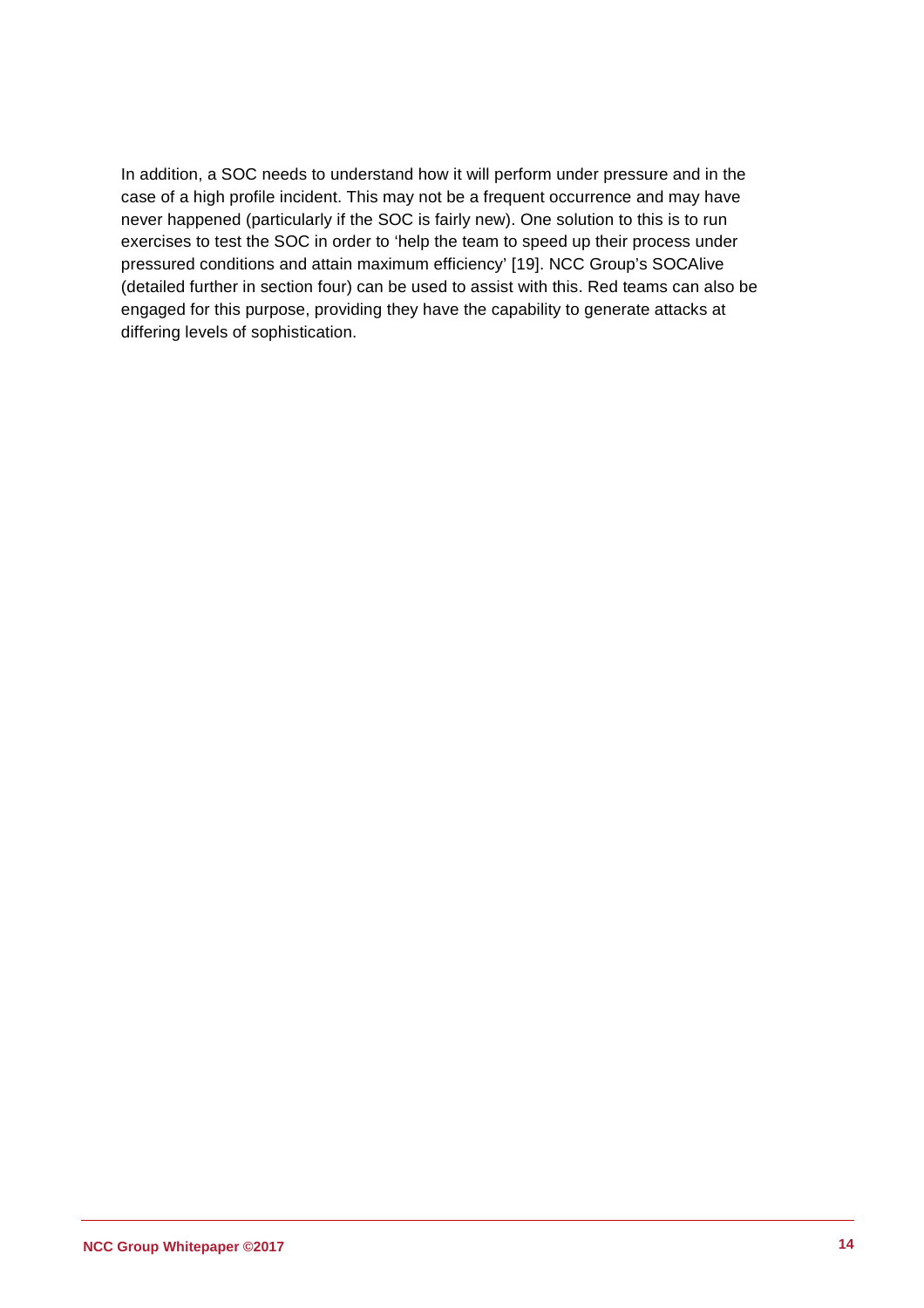# **4. Technology**

The third component of a successful SOC is the technology utilised and how effective it is. Although the danger of over reliance on technology is often highlighted, it is also true that a SOC cannot function without the right technology in place.

Different SOCs will have varying requirements. Solutions can range from high end technologies that are extremely complex to implement and require high levels of investment, to open source tools which need minimal setup.

When looking at appropriate technology solutions for a SOC, it is vital to note that 'the principle behind choosing SOC technology should be that technology should work for people and best processes, not vice versa' [9]. Though there are vast differences in the complexity and capability of solutions available, a few key pieces of technology will often be utilised in a SOC.

### **4.1 SIEM**

A Security Information and Event Management System (SIEM) solution is arguably the most important piece of equipment a SOC can have. It is used for the aggregation of data from multiple sources and sensors and allows analysts to have a single view on the data in order to correlate patterns, investigate incidents or look for trends.

The actual sources that feed into the SIEM solution will differ depending on what is deployed on the network to be monitored, but may include log data, intrusion detection data, general network event data etc.

Note, however, as highlighted in the NCSC guidelines [8] on criteria for a SOC, 'SIEMs are not a panacea' they need tuning in order to provide useful information alongside skilled analysts to interpret the information, in order to assess the tuning of it and 'review regularly which SIEM content is providing benefit, and use stats to justify its existence'.

### **4.2 Dashboard**

Most SOCs will have a visual system for representing what is happening at any given moment. This may display information such as system health, total number of alerts, average time to respond and/or close tickets as well as things like live news feeds, which may help predict attacks ahead of time or add context to ongoing incidents.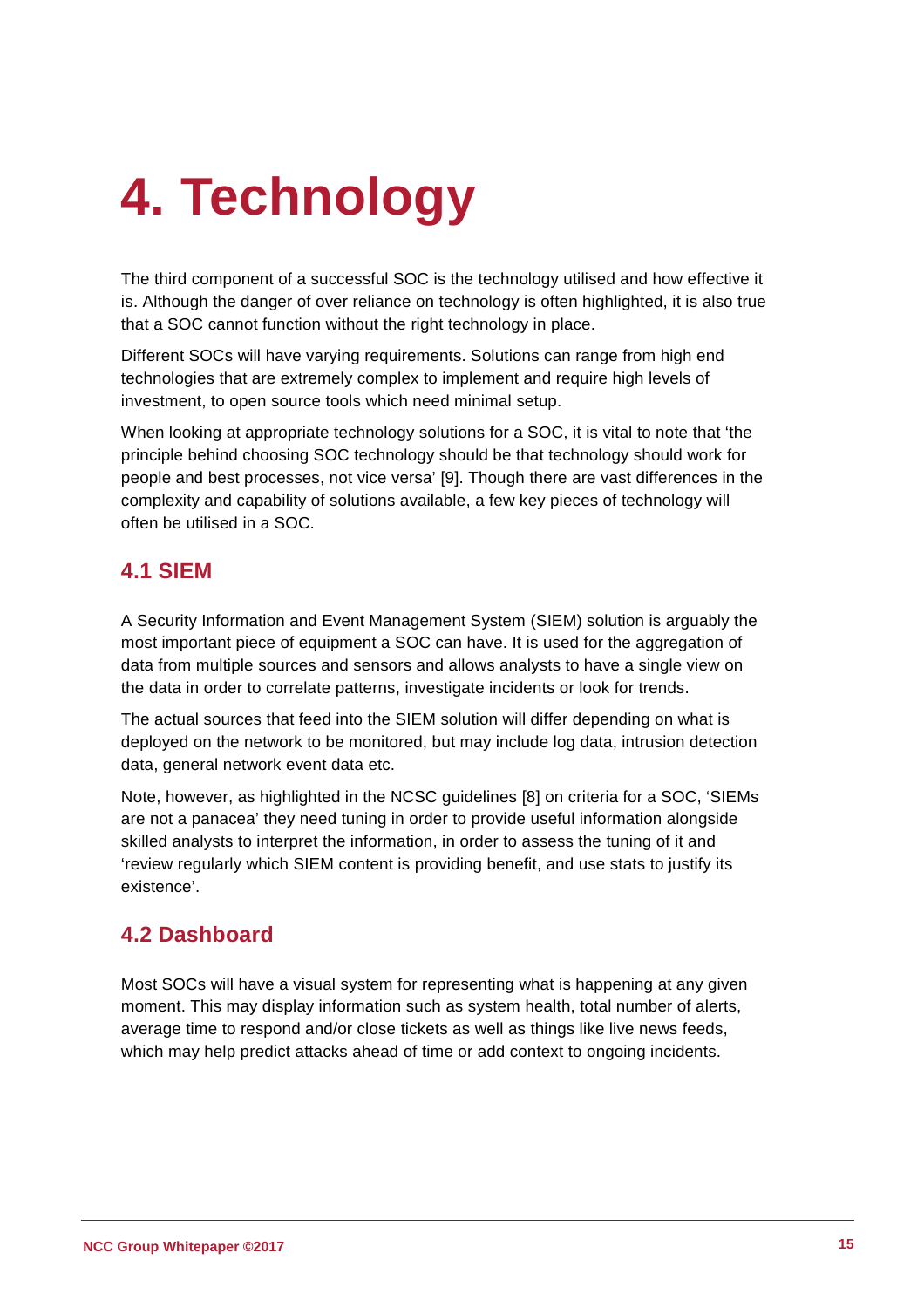### **4.3 Ticketing system**

A SOC, whether internal or external, will nearly always have an end customer to report incidents to and that needs visibility of the progress of an incident. This will be provided by the ticketing system, which allows the analyst to open a ticket and give details of an incident to the customer including relevant information such as affected hosts and any early information. The ticket can be updated with any new information or insights as the investigation progresses and closed once everything is resolved.

A ticketing system is valuable as it ensures nothing is lost and provides a storyline of what was investigated and when. It also provides insight and reassurance to the customer and can serve as a record of previous investigations. This can enable future work to be completed at a much quicker pace, as well as potentially feeding into threat intelligence systems. As noted in an eBook by Alien Vault [6], 'speed is a priority (but not at the expense of doing things properly)'.

### **4.4 Automated assessment tool**

It is hard to objectively measure the performance of a SOC without known, repeatable attacks, and these are unlikely to happen in the wild, particularly for more sophisticated threats.

While there are a number of ways to assess the performance of a SOC under different scenarios from a purely technical perspective, one useful piece of software is an automated assessment tool, which will be discussed further in section five.

One example of this type of software is SOCAlive from NCC Group. It will 'automatically simulate the malicious activity of a Remote Access Trojan (RAT), controlled by a sophisticated threat actor, attempting to exfiltrate data' [20]. Run as a managed service it will start off very quietly and become noisier over time to assess at which point a SOC detects the activity to establish a baseline for performance [21].

### **4.5 Asset register**

An asset register is an often overlooked, but it is an extremely useful addition to a SOCs technology suite. It provides a record of everything that should be monitored, what it is and relevant details about the asset.

The value of this is that when investigating an incident it provides vital information around what is potentially under attack and if that behavior makes sense, either as an attack against that system or if it can be explained as normal behavior.

As stated in a publication by Ernst & Young [1], 'to manage events that align to business priorities and assess the true risk or impact to the organisation, the SOC needs a wellmaintained enterprise asset management system (which includes criticality of supported business processes)'.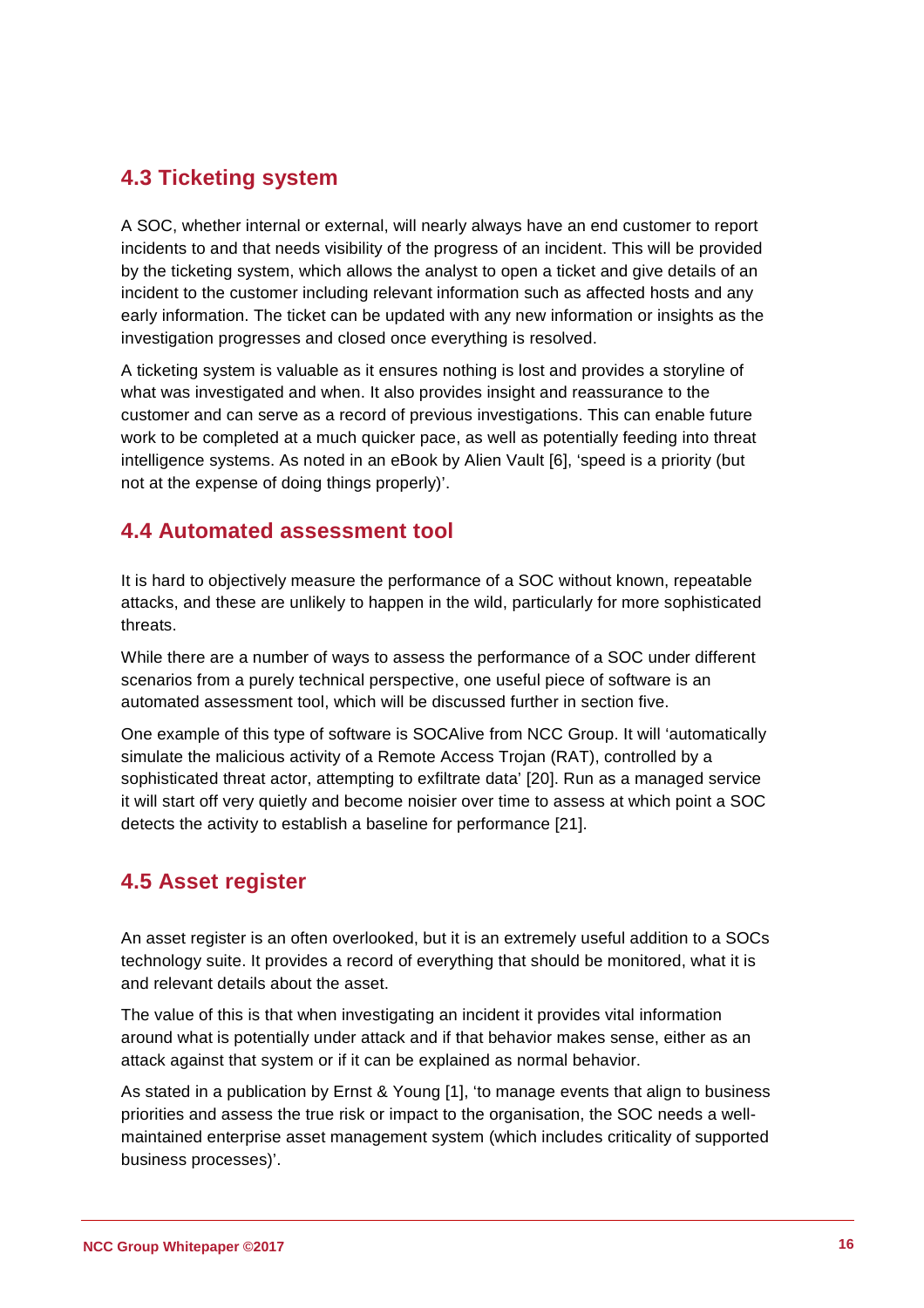### **4.6 Document store**

There are many other pieces of technology that may be useful, one that may be included is an online document store. This ensures that analysts have access to the most up-to-date information and are not referring to out-of-date documents.

### **4.7 Bespoke vs off the shelf**

A vital question to answer is whether products should be bespoke and tailored to fit the exact needs of the SOC or if off the shelf products will suffice.

Bespoke offers the advantage that the solution will provide exactly what the SOC requires and analysts can feed into the requirements process. However, there is a lag while the software is developed and it can often be more costly and may involve reinventing the wheel.

Off the shelf software is not tailored in the same way and so may not have the exact features an analyst may desire. However, it will have been designed to meet the needs of a customer base (it may or may not be SOC specific) and will therefore have had some form of requirements capture and so should meet most needs. In addition, it is often cheaper and available immediately.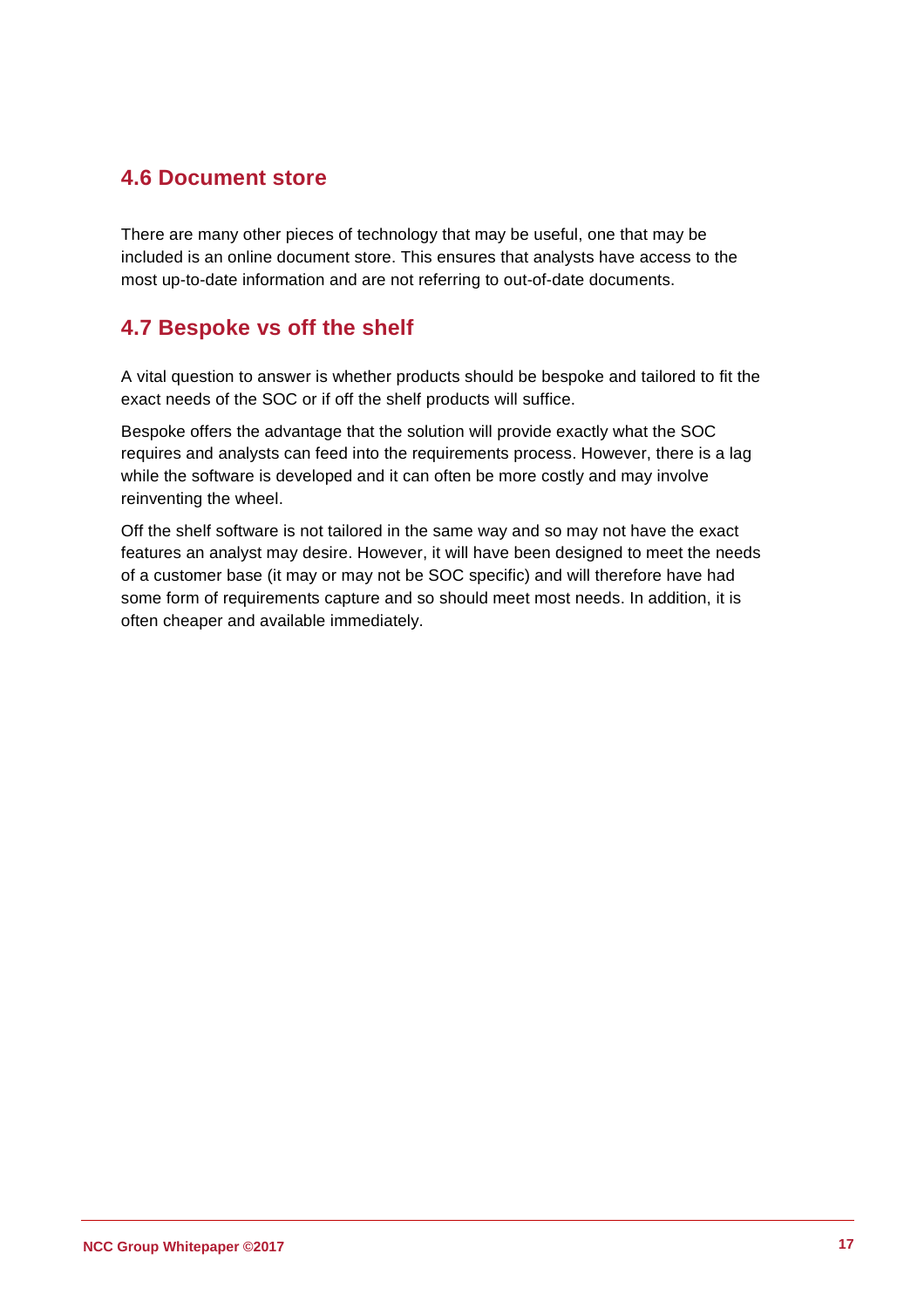## **5. Other considerations**

People, processes and technology are the three main areas most papers will discuss when talking about SOC maturity. However, there are a number of miscellaneous considerations that do not naturally fit into these categories. These will be discussed below.

### **5.1 Environment**

Due to the nature of a SOC's work, it will come into contact with sensitive information, which may include confidential information that is not to be shared widely. This may be due to the fact that someone within a company is under investigation or it is material of a disturbing nature.

Alongside this, the SOC will work as a team and may need to share information or discuss an investigation rapidly. As noted in a blog published on Cybrary [9], 'as SOC analysts work in a team (rarely in isolation), their performance tends to be effective when in physical proximity to each other'.

With this in mind, the SOC will need a segregated area from which to work. This should be access controlled and separated from the rest of the company in order to facilitate confidentiality and team working.

### **5.2 MSSP vs internal**

Another important consideration is whether a SOC should be stood up internally or outsourced to a Managed Security Services Provider (MSSP).

Both have a different set of pros and cons and choosing the right option will depend on the individual needs of the organisation. An internal SOC will have quick and easy access to systems in case of a compromise, access to the people who know and manage the systems in order to ask questions and will be solely focused on protecting their own company. However, an MSSP will already have experienced staff and will save the requirement of recruiting a new team. A lot of the technological requirements will also be outsourced which will enable savings on the investment made and on the decision about what solution to use. Additionally, an MSSP will have a wider view on the industry and may have advanced knowledge of attacks and can correlate events from multiple sources that may help detect malicious activity sooner.

When considering if an internal SOC can provide the required service, the following question from an eBook prepared by Alien Vault [6] should be asked - 'How confident are you that your team has the resources and skilled staff to detect, contain and respond to a data breach? If your team's resources are concentrated on other priorities, it may be wise to leverage an MSSP to manage your SOC'.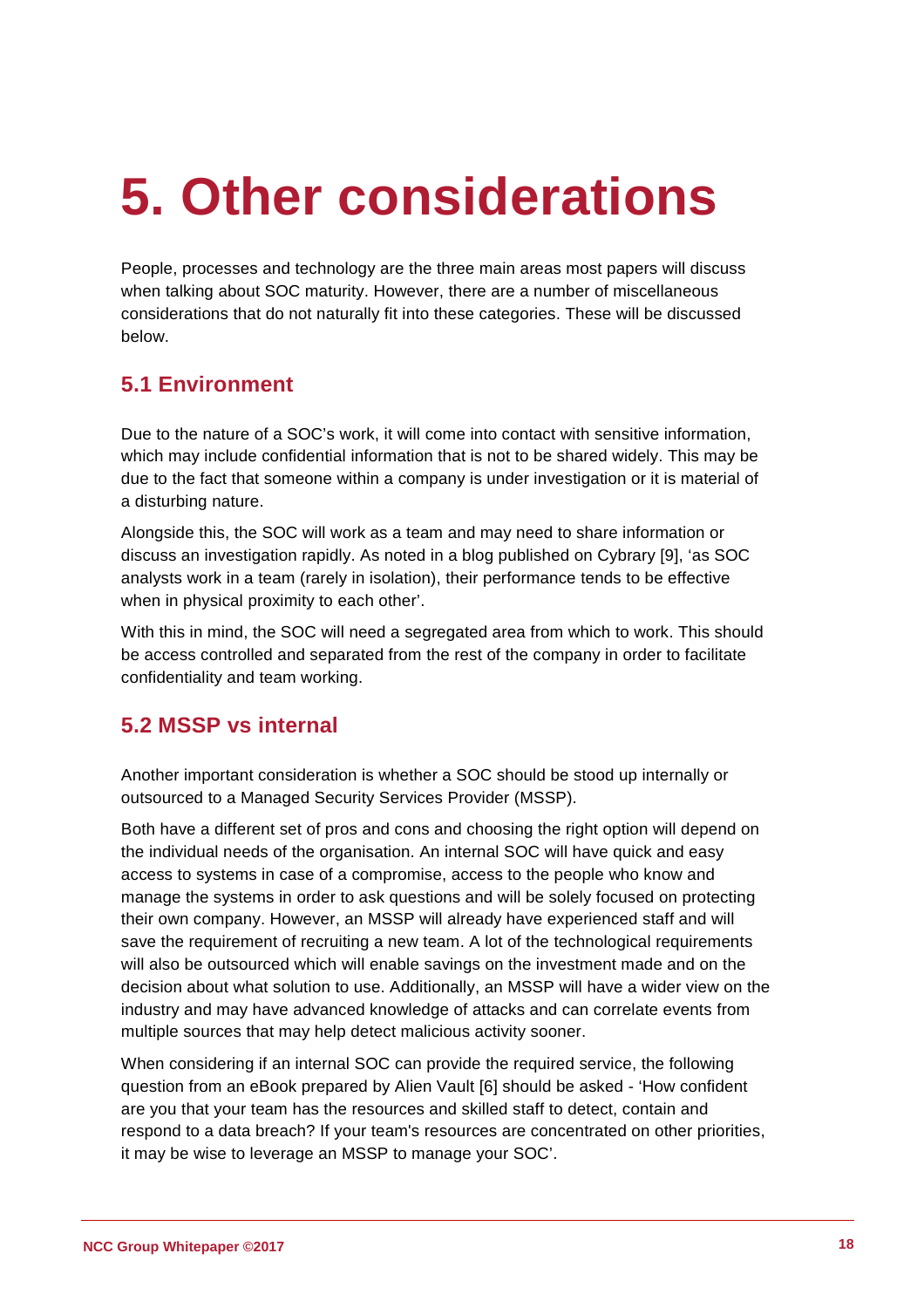### **5.3 Hunting**

Intrusion detection and network monitoring are usually done using indicators of 'known bad' activity. This will involve looking for known bad IP addresses, email addresses, indicators of compromise or other data that can be gained from threat intelligence sources.

However, this kind of approach will not find new and emerging threats. This requires a type of activity known as 'hunting'. Hunting involves looking at all the data available and searching for anomalies or other indicators that something is wrong. For example, it may include looking for abnormally large file transfers or out of hours activity. Often, it will mean obtaining a baseline for what normal behavior looks like and then looking for deviations from this norm. As noted in a whitepaper by SANS Institute [10] 'the ability to create a baseline of activity for users, applications, infrastructure, network and other systems, establishing what normal looks like, is one advantage of aggregated data collected from various enterprise sources'.

Although hunting will find new and previously unknown attacks and compromises, the downside is that there is a much higher false positive rate and it involves interaction with other departments to explain anomalies or investigate further. The success of hunting style investigations very much depends on the customer tolerance level for false positives and relationships with other parties.

Legal issues also need to be taken into account while hunting. Data protection and privacy laws mean that personal data must be handled appropriately, although this is a concern generically through any defensive and investigative operations. Extra care also needs to be taken while hunting as there is often no justification for delving into user data as there would be with, for example, a signature hit.

### **5.4 Exercises & assessment**

It is very difficult to benchmark how well a SOC is performing without a predictable, known attack to measure detection rates against. As mentioned in the 'technology section', this can be achieved through the use of an automated attack tool. However, this will typically mimic a malware infection or post infection behavior and in order to assess initial attack stages or more human driven interactions, red teaming will often be used.

Traditionally, a blue team is defensive in nature and a SOC would be classed as a blue team. A red team is the opposite, a purely offensive team whose goal is to hit certain flags within a network without being detected. They will normally keep detailed notes around how compromises occur and, unlike a traditional penetration test, try and penetrate as deeply into a network as possible rather than reporting on a breadth of issues [ 22] (note that this is referring to the cyber aspects of red teaming rather than the physical security aspects). This allows debriefing with the SOC to ascertain what was detected and when as well as what was missed and why.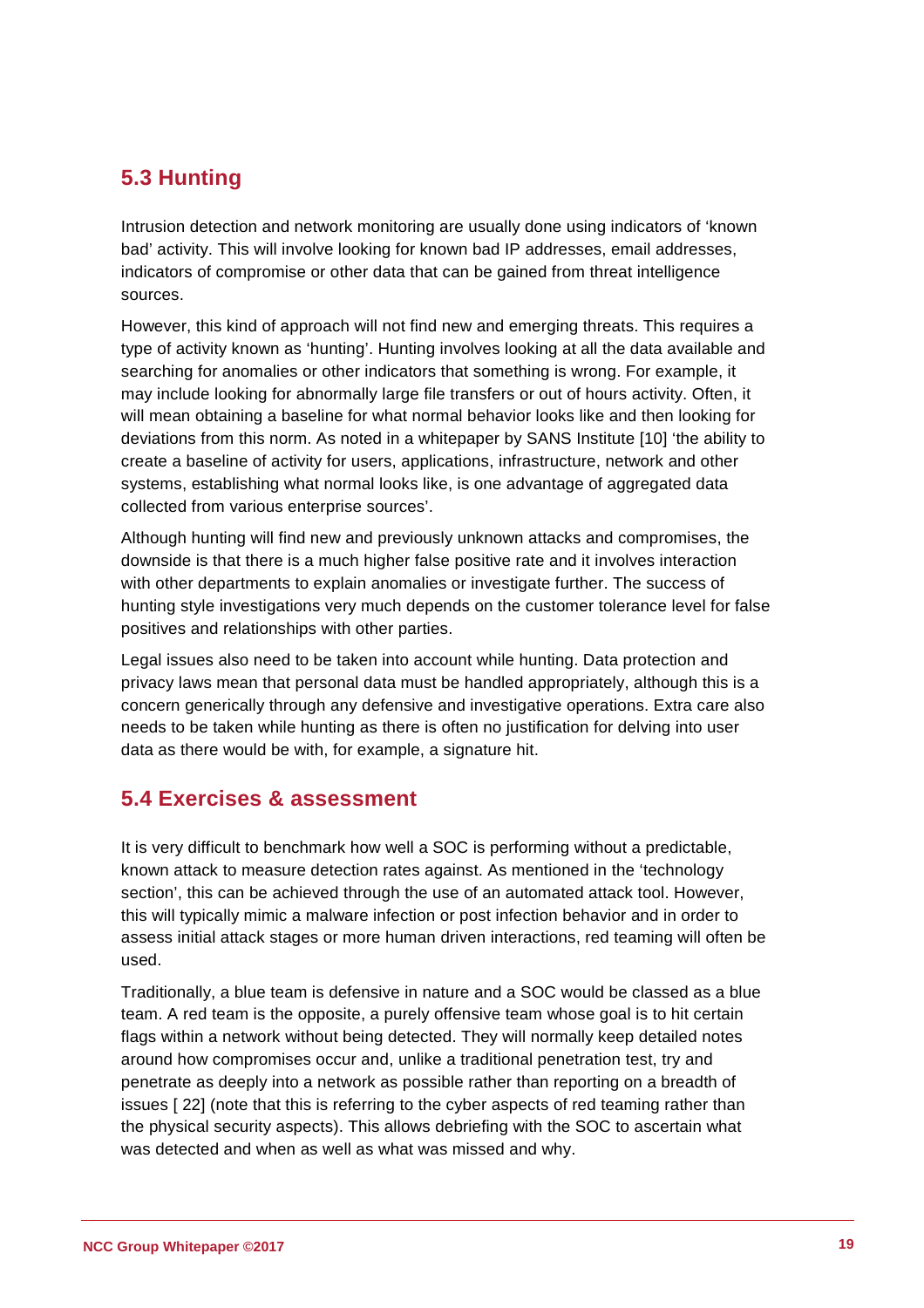Purple teaming [23] is a new concept within the cyber security industry and refers to a mixing of red and blue teams. As cyber offence and defence can't really take place in isolation, in order to succeed at one, it is a requirement to understand the other and therefore merging the two makes sense. In order to defend an asset, the specialist knowledge from a red team in how they would attack can help an organisation to improve defences and detection.

### **5.5 NOC vs SOC**

Network Operations Centre (NOC) and SOC are two different areas that have a very close relationship and may be combined.

The NOC is responsible for network uptime and maintaining the devices on it. This can often feed into the SOC as it can explain behaviour, quickly provide an asset list and moving staff between the SOC and NOC can provide valuable cross skilling.

### **5.6 Additional responsibilities**

While the SOCs main responsibility is monitoring network traffic and responding to incidents, they are often tasked with additional responsibilities.

One area that may fall under the remit of the SOC is vulnerability assessment. Most commonly this falls under a penetration testing team instead, but within a SOC it can give an indication of weaknesses or areas an attacker may choose to target.

In addition, it may be that the SOC is occasionally quiet and analysts will be tasked with administration and operational tasks. The decision to do this needs to balance the effect of putting too much pressure on the SOC and taking the focus away from their main responsibility of ensuring the company is secure. As noted in a blog by Komand [4] 'many SOCs take the term "operations" too literally and SOC personnel end up being technicians, making firewall changes and implementing security products instead'.

Additionally one thing that should be considered, particularly for internal SOCs, is an adequate separation of duties if additional tasks are being allocated to protect against the insider threat. If a malicious insider works as an analyst and, therefore, has data on how to best attack a company through vulnerability assessments, alongside having in depth knowledge of how the monitoring solution works, it will mean they have a much greater chance of successfully compromising the company.

According to Hewlett Packard [11] 'a mature SOC that is fully staffed, operationally mature and properly aligned to its mission and vision statements, with dedicated engineering resources, should be expected to absorb "spikes" in detections and return to a normal state over a short time'. However, if analyst time is filled with additional duties there may not be the bandwidth to achieve this.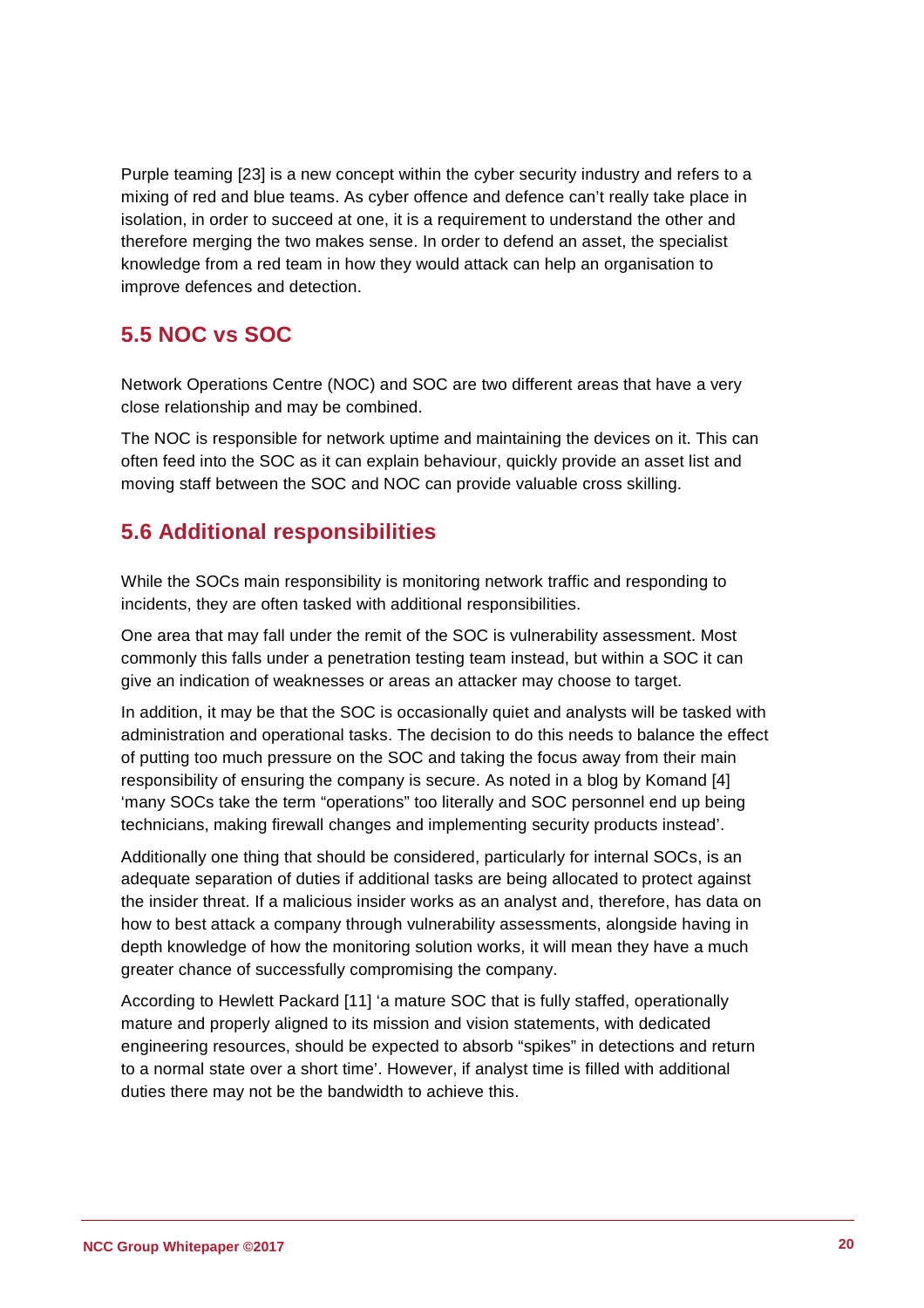In addition, the same article states 'administrative tasks levied on top of analytical tasks in a SOC degrade overall results. Organisations often gauge that there are not enough events detected in the SOC and assign other non-detective tasks to ensure full utilisation of SOC analysts. A more mature response is to discover why there is a lack of detection and implement a plan to improve the SOC's detection capability'.

### **5.7 Compliance**

A frequent reason for utilising SOC services is to be compliant with certain regulations and SOC generated reports can prove that certain benchmarks are being met.

This is a valid reason for employing the services of a SOC, however, compliance and security are two different entities and there is a risk that the two can be confused. This can result in the belief that because a company is compliant it is also secure, which may not be the case.

If a SOC is used for compliance reasons then security needs to be considered separately in order to ensure that both needs are met.

This is summarised very well in an article on the Information Systems Security website [24] 'attacks are becoming more frequent and sophisticated, pushing existing security capabilities to the limit, and regulatory compliance issues place added burdens on systems and network administrators'.

**This can result in the belief that because a company is compliant it is also secure, which may not be the case.**

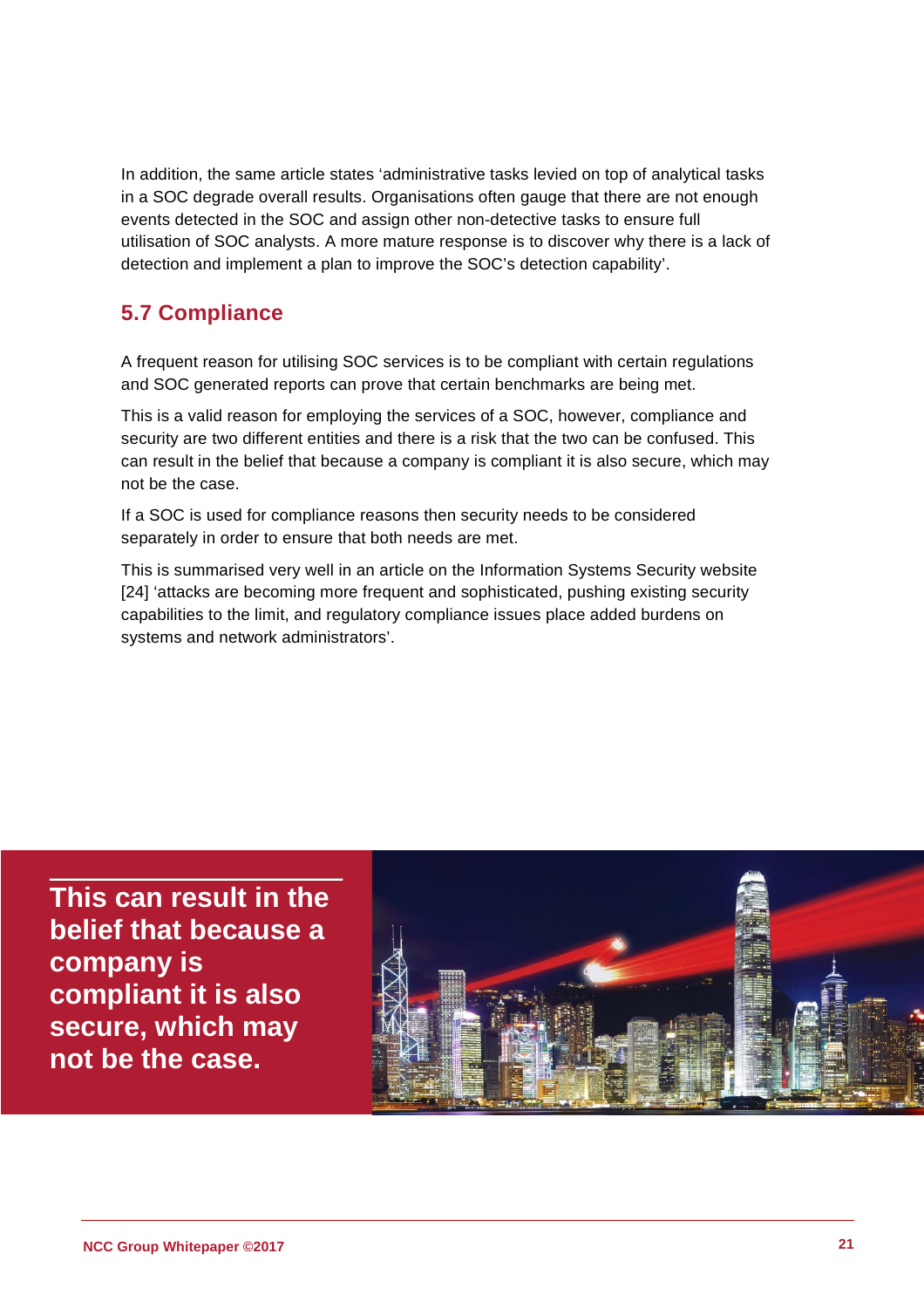### **5.8 Protecting the SOC**

As noted in the NCSC guidelines [8], 'a secure SOC protects itself'. The SOC is where all data on ongoing incidents is held and as such it is a target. Attackers will want to conceal traces of their activity and they will need to compromise the SOC to do so. Care must be taken that all security and monitoring procedures apply to the SOC as well.

As well as the fact that the SOC holds valuable data, there is also reputational damage and customer confidence to consider. If the SOC is breached and the breach remains undetected, it may call into question the ability of the SOC to perform an adequate service for its customers.

### **5.9 Threat intelligence**

Threat intelligence is defined as 'details of the adversary's tools tactics and procedures' [6] and the associated knowledge and data feeds to gain such information.

Outside of hunting activities, a SOC can only detect what it knows about, so threat intelligence plays a vital role in increasing the size of knowledge stores. There are many different sources of threat intelligence which can be generated internally by maintaining a database of known indicators of compromise from previous incidents. It can be gained from the security community at large and may be open source or a paid service, or it can be shared across organisations. There are many benefits to sharing threat intelligence across organisations as noted on the National Cyber Security Centre website [8]. However, care must be taken to protect confidential information.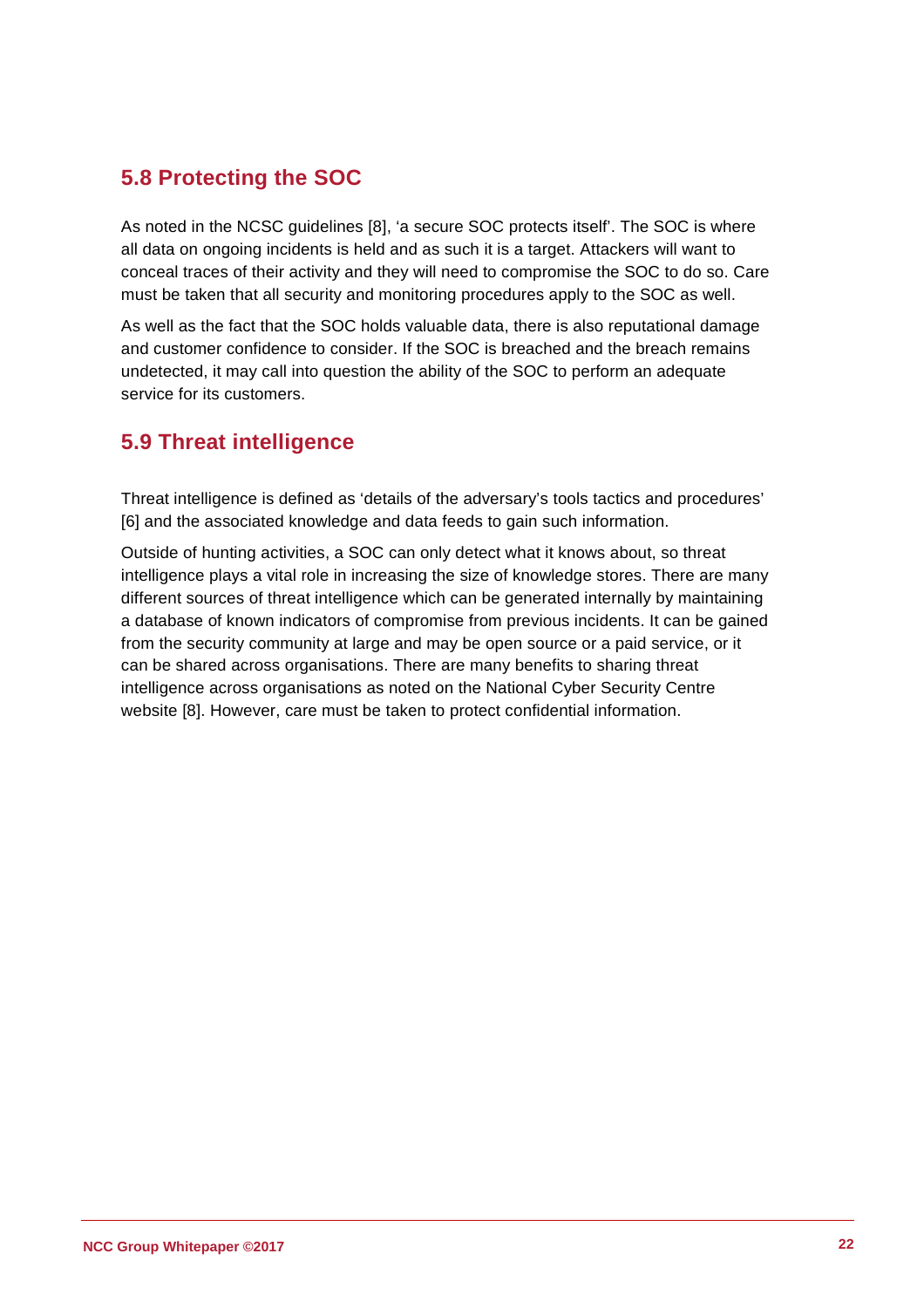## **6. Benchmarking**

This section aims to provide suggestions for how to benchmark a SOC and areas that provide measurable criteria that can be assessed and compared to show where a SOC is improving. It will also highlight any weaknesses that need to be addressed.

### **6.1 Existing maturity models**

As noted in section three, there are a number of existing maturity models that can be used to assess the maturity of a SOC. The most common of these is a combination of ITIL and COBIT, however, a holistic framework for classifying and rating a SOC is described in a Rhodes University paper on Classification of Security Operation Centres [25].

Applying a framework or maturity model to a SOC will give a good overview of current positioning, strengths and weaknesses and areas for improvement which can be tracked over time.

### **6.2 Identifying customer requirements, key contacts & assets**

All SOCs, whether internal or external, will have customers. In order to streamline the response when an attack takes place, it will help to identify who these are ahead of time, alongside the key contacts who need to be alerted when an attack happens or when action needs to be taken.

A method for defining customer requirements should be used, most commonly this will be through a workshop to define use cases. Once these requirements have been captured, this can then feedback into deciding who key contacts are if an event occurs that hits one of the use cases.

In addition, appropriate service level agreements should be agreed at this stage along with defining the organisations assets, what they are and what the highest priority for protection is. This can help the SOC assess the impact of a threat or whether it may be a false positive.

### **6.3 Physical environment**

There is a heavy requirement for teamwork within a SOC and particularly for an internal SOC. They may be dealing with sensitive information that the rest of the company should not have access to. With this in mind, it is vital to consider the physical environment for the SOC. Ideally, this will be a segregated area specifically designed for the SOC, but if this is not possible, then analysts should at least be seated together and with the required technology in close proximity.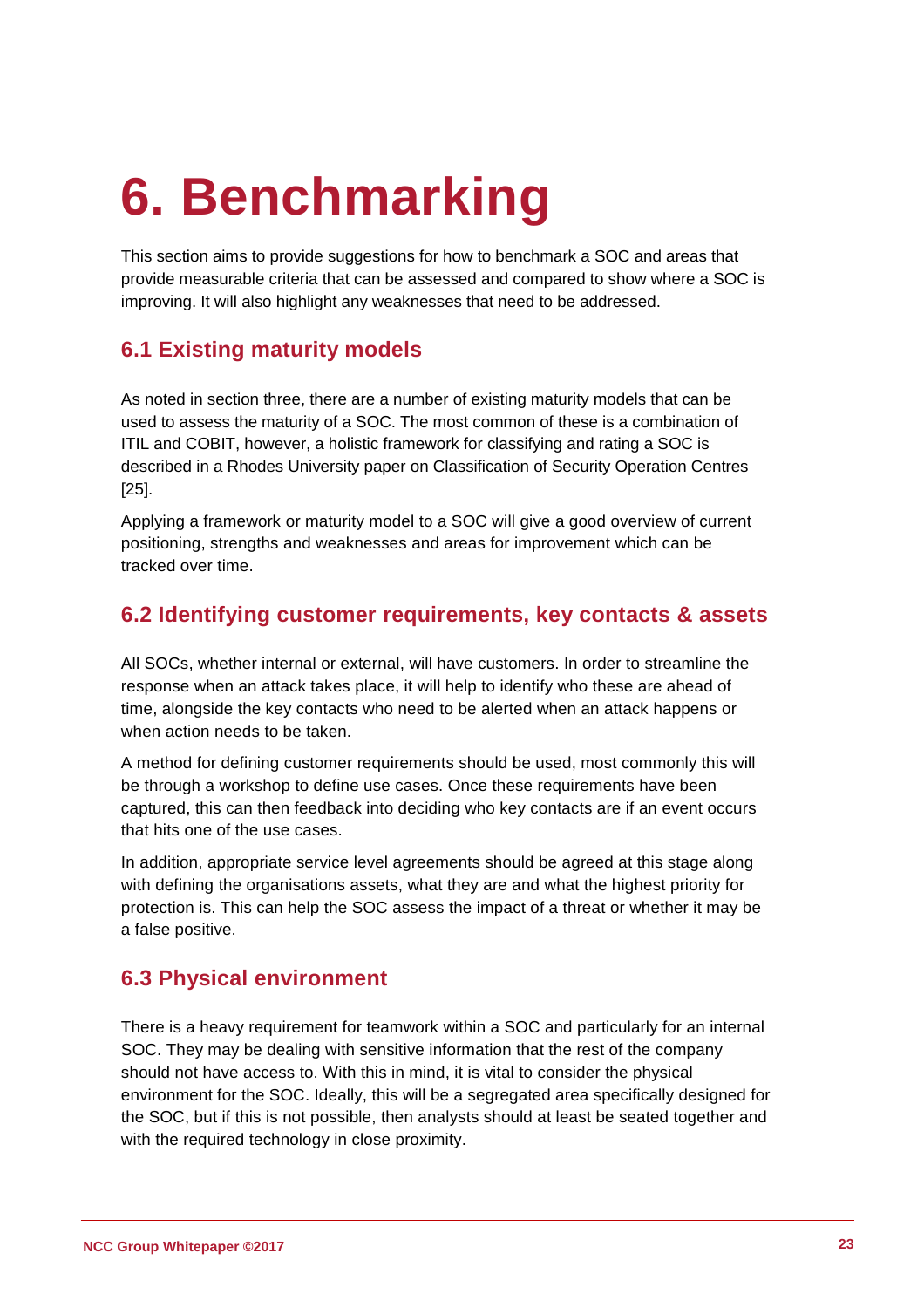### **6.4 Staffing metrics & plan for expansion**

Although the number of staff required will vary between SOCs, it is important to identify the roles that need to be filled and how many staff will be required. This should take into account how many tiers of analysts will be required, what shift pattern the SOC will work and how many people will be required to fill this safely. All while taking into account holidays, sick leave, training, exams or anything else that may require some slack to fill the gap.

A fully staffed SOC should also be able to surge to respond to unexpected activity, such as a nationwide malware breakout or mass attack, but this should be a short term event.

At this phase, consideration needs to be made for what the indicators are that the SOC needs to grow and a plan should be put in place for how this growth will take place.

### **6.5 Training & progression plan**

Analysts are unlikely to want to continue working at tier one indefinitely and will, usually, want to move onto more skilled or specialist work. A training plan should be put in place so that an analyst understands their pathway while working for the company and future options that are open to them. Alongside this, identifying the type of skills required for each role and how these skills may be acquired gives confidence to the analyst that they are being invested in and ensures that the SOC has the correct level of expertise.

### **6.6 Identifying leadership & senior sponsors**

Without appropriate leadership and senior level support the SOC will struggle to carry out its mission as it will lack the appropriate authority.

It is therefore important to identify who the leadership for the SOC is, both in terms of day-to-day management and who has the authority to make final decisions as well as who is sponsoring the SOC from a board level and can make decisions at a high level regarding budget and defining the SOC mission.

### **6.7 Processes & procedures**

Well defined processes that are easily accessible help to ensure that the SOC responds to events in a consistent manner and reduces the reaction time in a major event or when a less common event occurs. Areas that require processes should be identified and include what happens when something is detected, opening a ticket and what needs to be included, when and how incidents need to be escalated, out of hours and on call procedures and what happens at shift hand over.

Once identified, the appropriate processes should be designed and documented and then placed somewhere accessible so anyone who needs them will be able to swiftly find the appropriate process.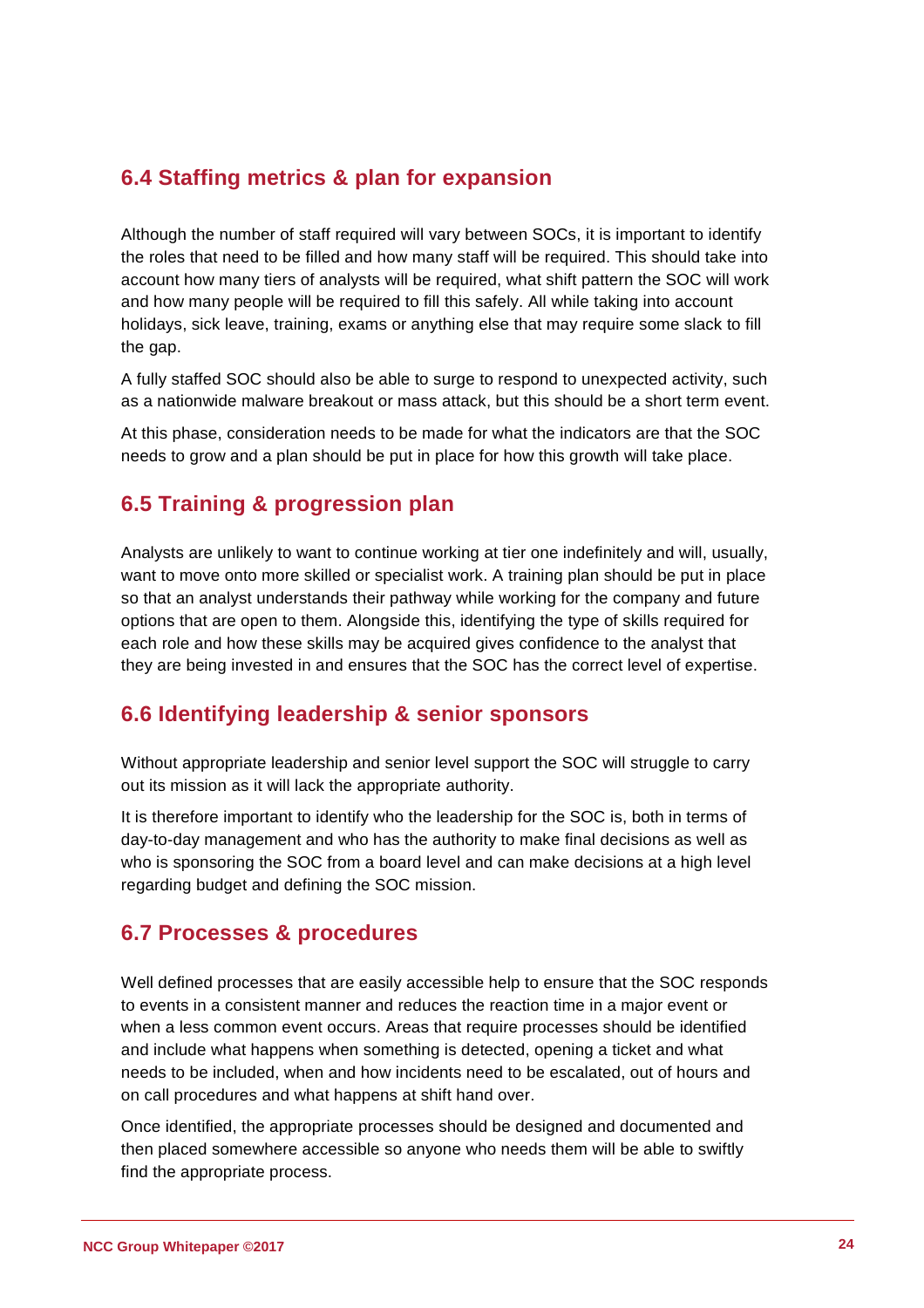### **6.8 KPIs**

KPIs will be unique to each SOC but should be defined in order to give a quantifiable measure of how well a SOC is doing, as well as areas for growth and improvement. These may tie into an existing maturity model or can be stand alone.

One metric that it can be particularly effective to measure is the detection rate and time to respond. Once a threat has been detected it calculates how long that threat was active before it was detected and how long before the threat was removed.

One metric states that effective security measures are those where protections last longer than the time to detect a threat plus the time to remediate that threat, i.e. MTP > MTD + MTR, MTP (Mean Time to Protect); MTD (Mean Time to Detect); MTR (Mean Time to Repair)' [9]. This can be used to assess how much protection needs to be given to a key asset.

Other KPIs will vary depending on individual goals and focus. However, a few potentials measures may include: [26] and [27]

- Staff retention rate.
- Operation audit result.
- Vendor SLA compliance.
- Ticket resolution rate.
- System availability and accessibility.
- Volume of events, incidents and tickets that were handled (both the number and the type).
- Resolution times.
- Number of employees.
- Headcount to ticket ratio.
- Number of employee certifications.
- Events/incidents generated per region, device, signature.

### **6.9 Identifying technology required & why**

Although technology is vital to a successful SOC, it can also be used to mask a problem or can be ill-scoped. Therefore, it is important to identify the technological needs of the SOC and identify which piece of technology serves it best.

Furthermore, each purchase should be assessed over what it provides that is not already catered for and whether this is actually a requirement that will help the overall goal of securing the customer and ensuring business continuity.

It should be established that the SOC has the right technology to enable its mission and there are no gaps, but equally that each piece of equipment serves a purpose.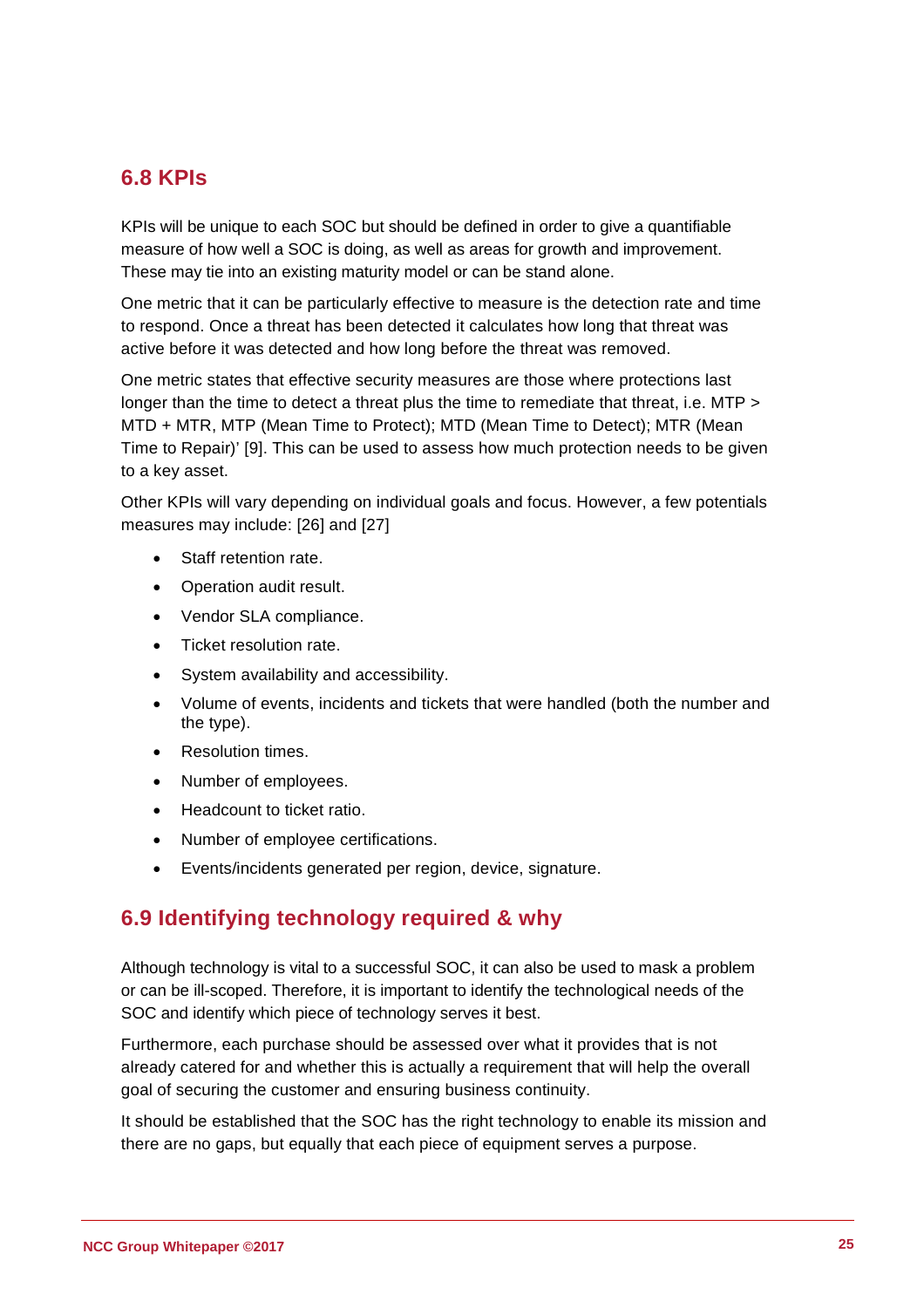# **7. Testing the SOC**

It is useful to devise ways of assessing a SOC in a measurable and repeatable way. This can be through automated or human tests and may or may not be done with the SOCs knowledge.

Either way this will aid in detecting gaps in the SOCs capabilities and where improvements can be made, but equally show what is being done well and the benefit people and assets are providing.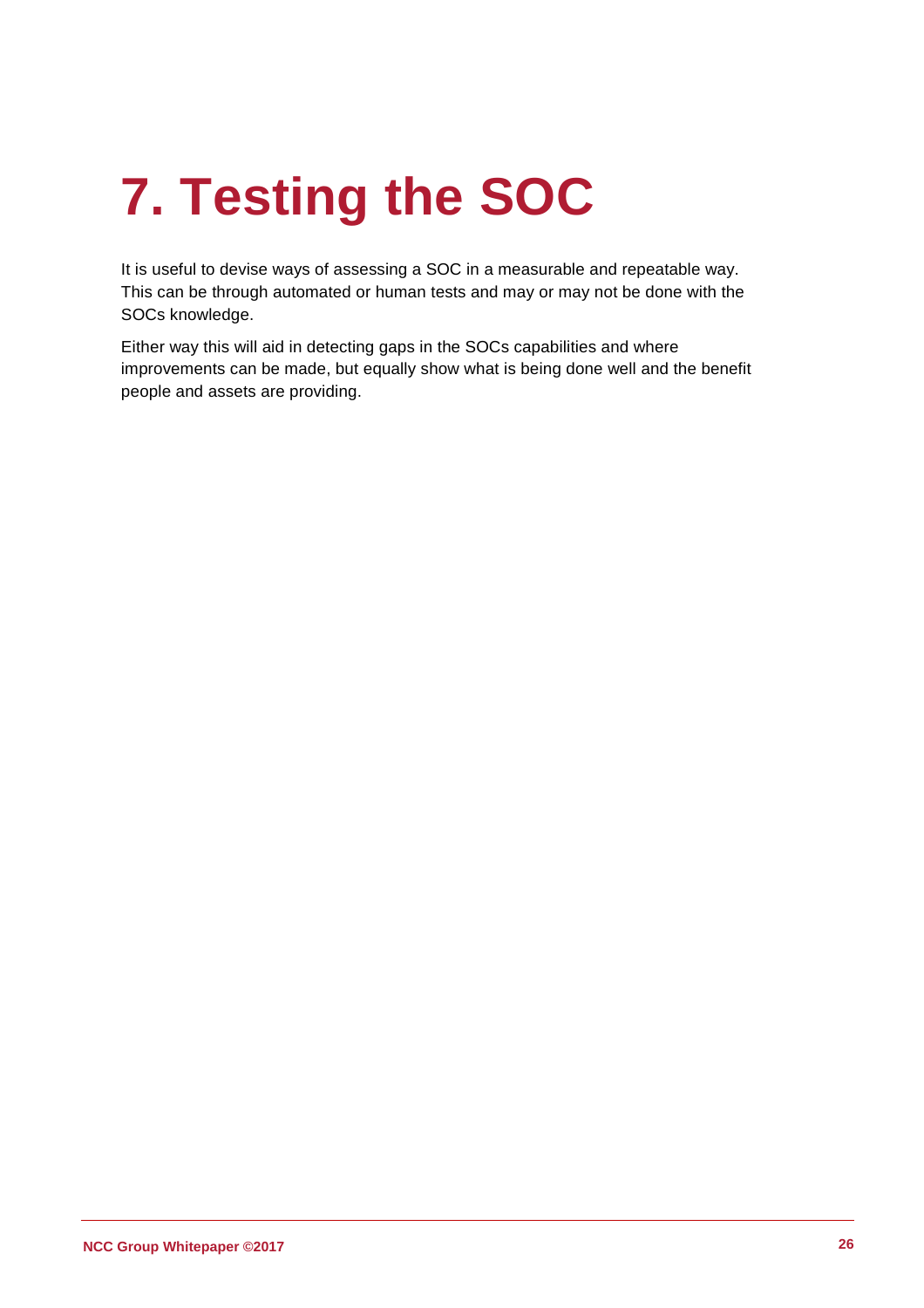## **8. Crossover, compliance & additional responsibilities**

As noted in section five, SOC staff are often tasked with additional responsibilities. The SOC may be responsible for compliance as well as security and the SOC may also be merged with a NOC.

While these are all valid ways of working, they do put a drain on resources and may mean a SOC is not able to respond as efficiently to incidents or its primary purpose.

Due to this, care must be taken to identify where these extra tasks are occurring and assess whether the SOC is the correct place for that work to take place. Where these tasks remain the responsibility of the SOC, it must be understood what impact this could have, what it may mean in the case of a major incident and if these tasks can be dropped in favor of a surge should the need arise.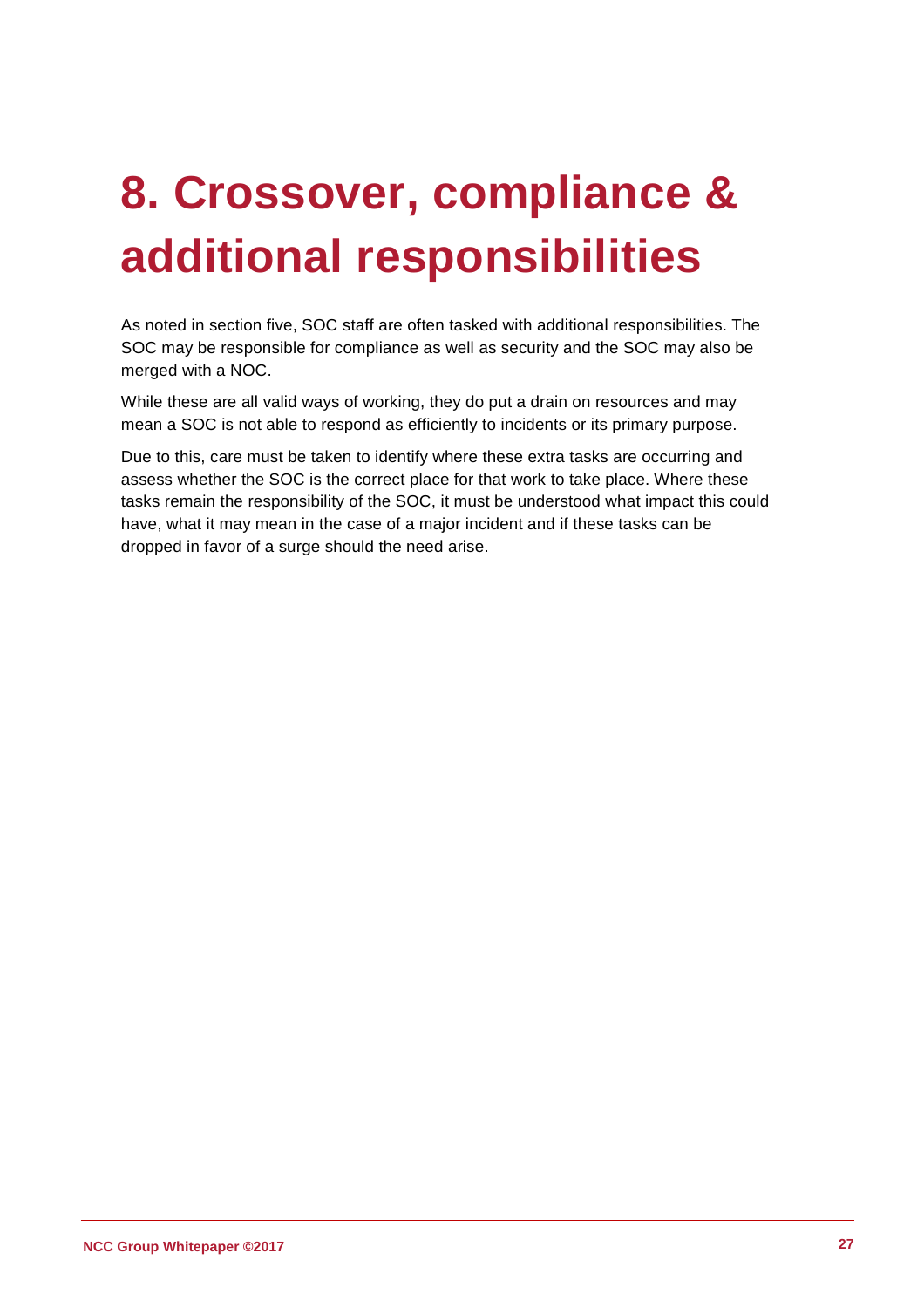### **9. Extra services**

Extra services can be a valuable addition to a SOC, helping with staff retention and attracting industry specialists. However, they should only be considered when the basic SOC functionality is solid and operating at a satisfactory level.

When it is appropriate to add these extra services they need to be identified and then appropriate processes and procedures should be established, alongside what is expected from these roles.

This may include, malware analysis, incident response, forensic capability, hunting, SIEM engineers, threat intelligence and many others.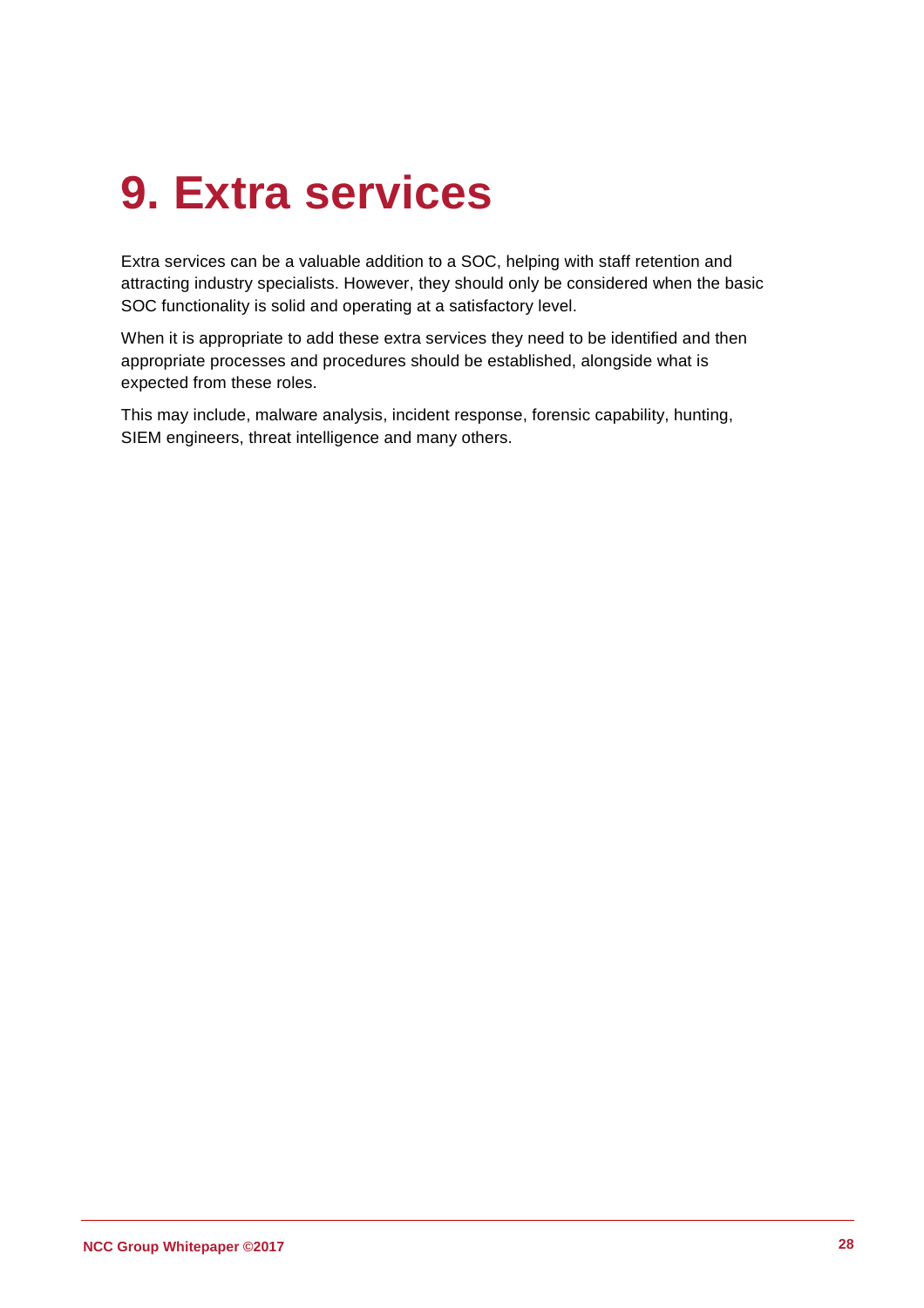### **10. Growth plan**

As the threat landscape is ever changing, the SOC will need to be in a continual state of growth otherwise it may stagnate and its ability to detect threats may decrease.

It will be necessary to prepare a growth plan for the SOC, preferably alongside the board level sponsor in order to plan for and be in a position to support this change. This should establish the intended growth in the short, medium and long term as well as how the SOC is expected to be performing and what success looks like.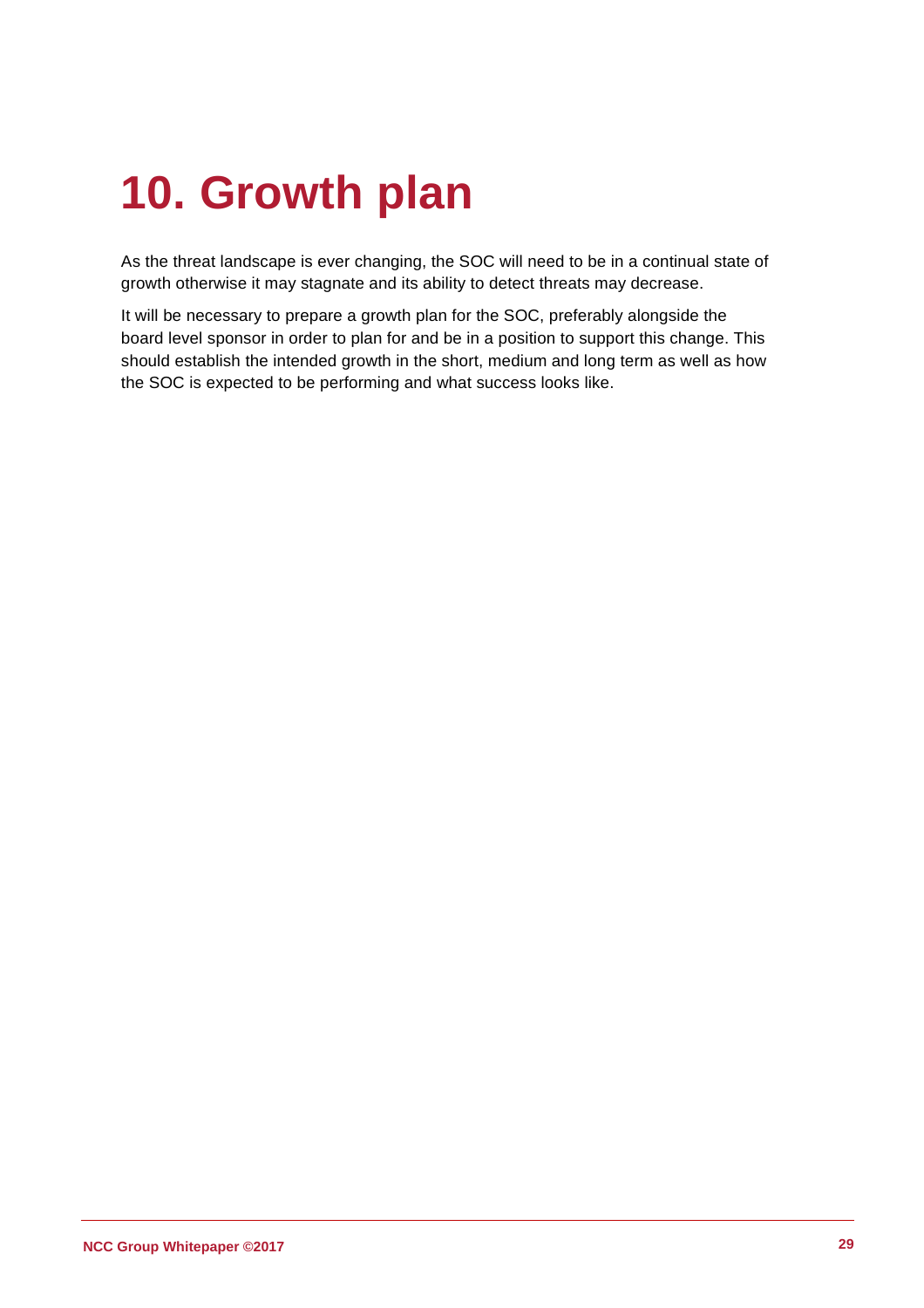### **11. Protecting the SOC**

As the SOC is a valuable asset and key target, it will be necessary to put a sufficient amount of effort into protecting it. A plan should be established for how key assets will be secured, if the SOC will be monitored for signs of attack (and whether the SOC will do this themselves) and how a level of compliance will be proven. This may include external penetration tests and continual assessment of where vulnerabilities may arise.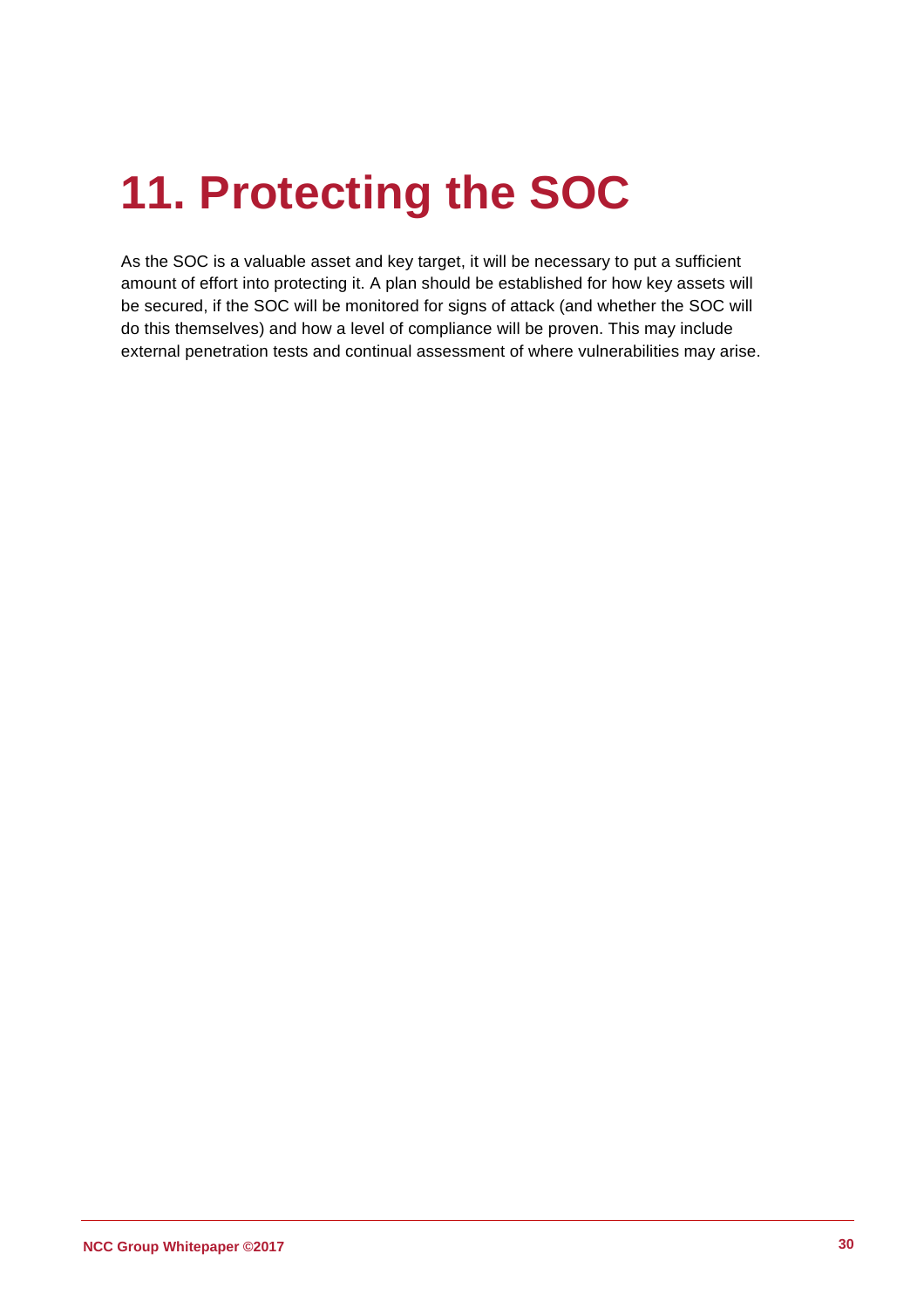# <span id="page-30-0"></span>**12. Conclusion**

In modern times, securing an organisation means protecting infrastructure, but also detecting when someone is attacking and being able to respond appropriately. As described throughout this paper, these are some of the services a SOC can provide.

Implementing a SOC is not simple, as SANS Institute describe it in their whitepaper on achieving a world class SOC 'achieving the goal of better security depends on how that budget is allocated; what people, procedures and infrastructure are put into place; and how the security program is managed and optimised over the long term' [10].

On a daily basis 'most SOC teams are fighting fires with never enough staff, never enough time and never enough visibility or certainty about what's going on' [6], but with careful planning and effort put into ensuring the right people, processes and technologies are in place, along with a few other considerations a mature and effective SOC can be established.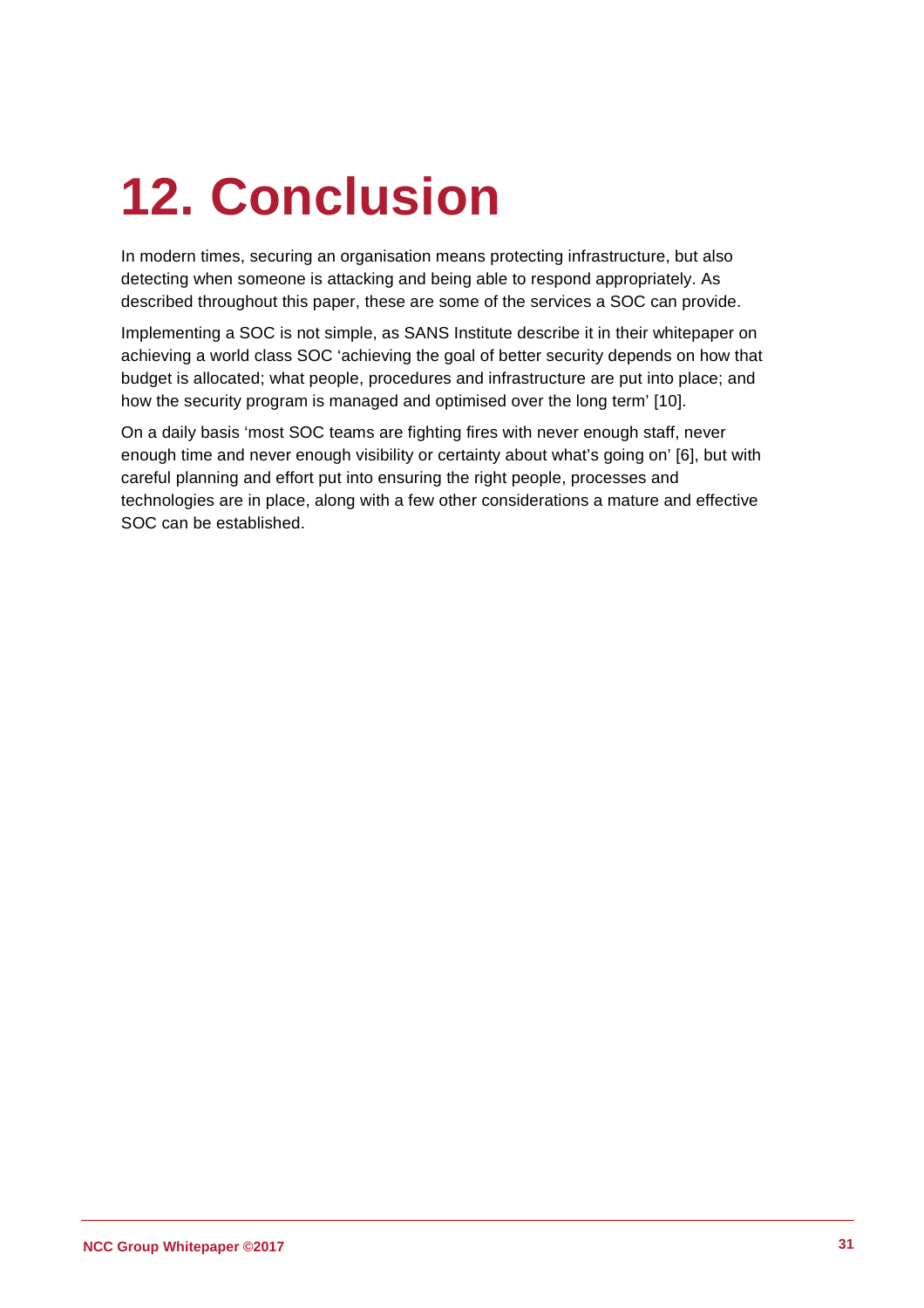# **13. Acknowledgements**

Special thanks to Michael Parker and Josh Clark of the NCC Group SOC team for their assistance in writing this paper and for taking the time to provide details and a tour of the NCC Group SOC.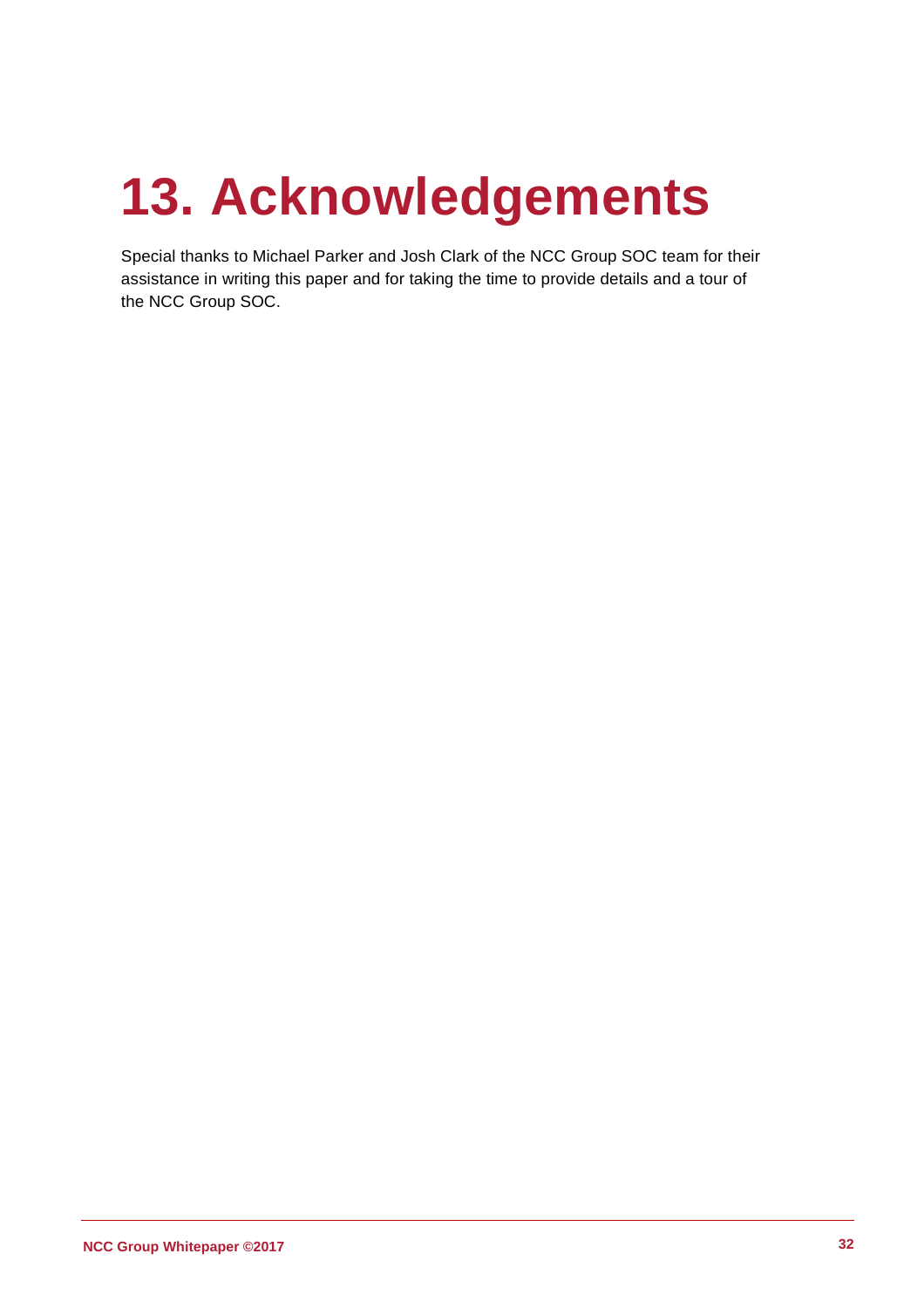# **14. References & further reading**

| [1] http://www.ey.com/Publication/vwLUAssets/EY -<br>Security Operations Centers against cybercrime/\$FILE/EY-SOC-Oct-2013.pdf                 |
|------------------------------------------------------------------------------------------------------------------------------------------------|
| [2] https://www.symantec.com/connect/blogs/what-you-need-know-about-wannacry-<br>ransomware                                                    |
| [3] https://www.computer.org/csdl/proceedings/hicss/2015/7367/00/7367c253.pdf                                                                  |
| [4] https://blog.komand.com/4-experts-explain-the-best-strategies-for-a-successful-<br>security-operations-center                              |
| [5] http://www.networkworld.com/article/2357938/network-security/137531-Managed-<br>Security-Inside-a-working-Security-Operations-Center.html) |
| [6] https://www.alienvault.com/resource-center/ebook/building-a-soc/soc-team                                                                   |
| [7] https://digitalguardian.com/blog/what-security-operations-center-soc                                                                       |
| [8] https://www.ncsc.gov.uk/guidance/security-operations-centre-soc-buyers-guide                                                               |
| [9] https://www.cybrary.it/0p3n/best-practices-for-security-operations-center/                                                                 |
| [10] https://uk.sans.org/reading-room/whitepapers/analyst/building-world-class-security-<br>operations-center-roadmap-35907                    |
| [11] https://www.hpe.com/h20195/v2/GetPDF.aspx/4AA6-8216ENN.pdf                                                                                |
| [12] https://blog.komand.com/defining-the-roles-responsibilities-of-your-security-team                                                         |
| [13] https://www.infosecurity-magazine.com/opinions/best-practices-for-the-soc-team/                                                           |
| [14] http://securityaffairs.co/wordpress/47631/breaking-news/soc-security-operations-<br>center.html                                           |
| [15] https://www.mcafee.com/br/resources/white-papers/foundstone/wp-creating-<br>maintaining-soc.pdf                                           |
| [16] https://www.rsaconference.com/writable/presentations/file_upload/tech-203.pdf                                                             |
| [17] http://www.csirt.org/publications/                                                                                                        |
| [18] https://www.nist.gov/publications/computer-security-incident-handling-guide                                                               |
| [19] http://resources.infosecinstitute.com/security-operations-center/#gref                                                                    |
| [20] https://www.nccgroup.trust/uk/our-services/cyber-security/products-and-cloud-<br>services/socalive/                                       |

[21] [https://www.nccgroup.trust/uk/about-us/newsroom-and](https://www.nccgroup.trust/uk/about-us/newsroom-and-events/blogs/2017/may/socalive-introducing-a-safe-repeatable-and-scalable-way-to-assess-security-operations-centre-soc-efficacy/)[events/blogs/2017/may/socalive-introducing-a-safe-repeatable-and-scalable-way-to-](https://www.nccgroup.trust/uk/about-us/newsroom-and-events/blogs/2017/may/socalive-introducing-a-safe-repeatable-and-scalable-way-to-assess-security-operations-centre-soc-efficacy/)